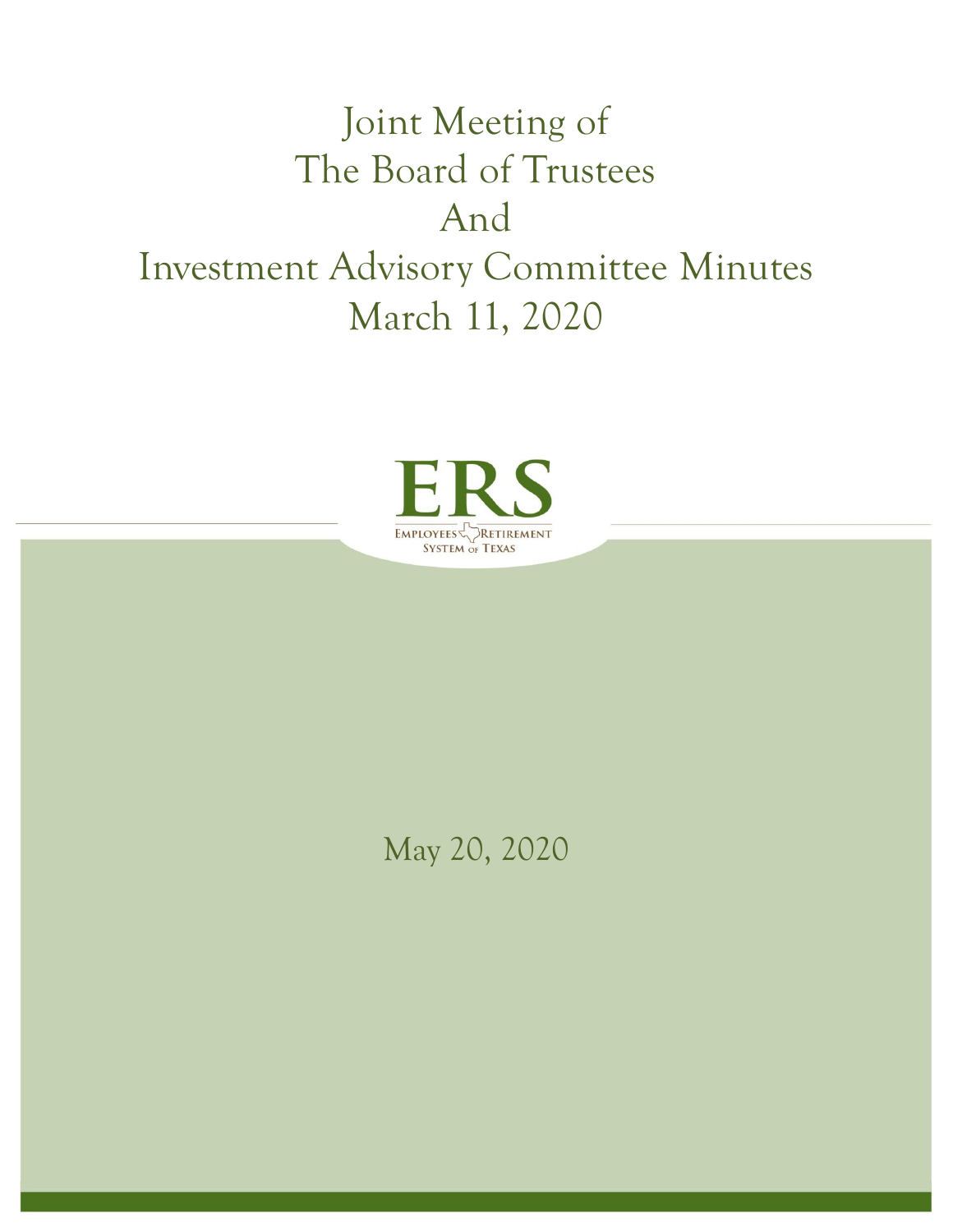#### **TABLE OF CONTENTS**

| 9. REVIEW AND APPROVAL OF THE MINUTES TO THE DECEMBER 11, 2019 JOINT MEETING OF THE BOARD OF TRUSTEES AND                                                                                                |
|----------------------------------------------------------------------------------------------------------------------------------------------------------------------------------------------------------|
| 10. REVIEW AND CONSIDERATION OF NEW APPOINTMENT TO THE INVESTMENT ADVISORY COMMITTEE (ACTION) 4                                                                                                          |
|                                                                                                                                                                                                          |
|                                                                                                                                                                                                          |
|                                                                                                                                                                                                          |
| 14. REVIEW AND DISCUSSION OF ELIGIBILITY AND COMPLIANCE FOR CALENDAR YEAR 2020 OF THE INVESTMENT ADVISORY                                                                                                |
| 15. REVIEW OF THE INVESTMENT PERFORMANCE FOR FOURTH CALENDAR QUARTER OF 2019 AND RISK UPDATE  13                                                                                                         |
|                                                                                                                                                                                                          |
| 17. OPPORTUNISTIC CREDIT PROGRAM-MARKET UPDATE AND CONSIDERATION OF PROPOSED OPPORTUNISTIC CREDIT                                                                                                        |
| 18. REVIEW, DISCUSSION, AND CONSIDERATION OF CONTRACT AWARD RECOMMENDATION FOR GLOBAL CUSTODY SERVICES-                                                                                                  |
| 19. REVIEW AND DISCUSSION OF ERS' INVESTMENT PRACTICES AND PERFORMANCE RELATING TO SENATE BILL 322  23                                                                                                   |
| 20. REVIEW, DISCUSSION AND CONSIDERATION OF CONTRACT AWARD RECOMMENDATION FOR PRIVATE EQUITY CONSULTING                                                                                                  |
| 21. REMINDER DATE FOR THE NEXT JOINT MEETING OF THE ERS BOARD OF TRUSTEES AND INVESTMENT ADVISORY COMMITTEE,<br>THE NEXT MEETING OF THE BOARD OF TRUSTEES AND THE NEXT MEETING OF THE AUDIT COMMITTEE 26 |
| 22. ADJOURNMENT OF THE JOINT MEETING OF THE BOARD OF TRUSTEES AND INVESTMENT ADVISORY COMMITTEE 26                                                                                                       |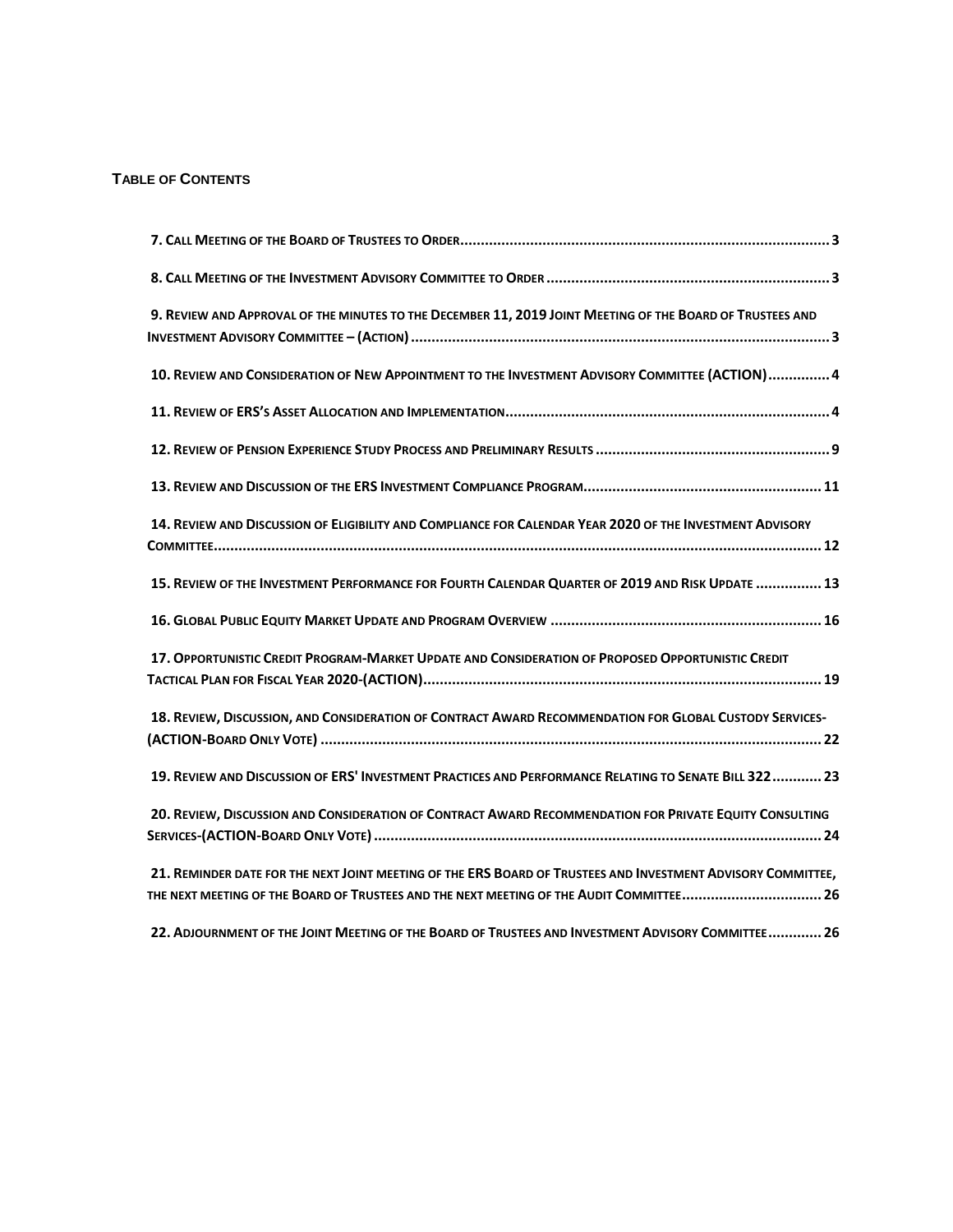#### JOINT MEETING OF THE BOARD OF TRUSTEES AND INVESTMENT ADVISORY COMMITTEE EMPLOYEES RETIREMENT SYSTEM OF TEXAS

#### **TRS Building – Board Room 1000 Red River Street, Austin, Texas 78701 March 11, 2020 – 8:00 am**

#### **TRUSTEES PRESENT**

Ilesa Daniels, Chair Craig Hester, Vice-Chair Brian Barth, Member Jim Kee, Member Catherine Melvin, Member

#### **INVESTMENT ADVISORY COMMITTEE (IAC) PRESENT**

Bob Alley, Chair Gene Needles, Vice-Chair Caroline Cooley, Member Laurie Dotter, Member Milton Hixson, Member Ken Mindell, Member Didi Weinblatt, Member

#### **IAC ABSENT**

James Hille, Member

#### **ERS DIRECTORS PRESENT**

Porter Wilson, Executive Director Catherine Terrell, Deputy Executive Director Paula A. Jones, Deputy Executive Director and General Counsel William Nail, Special Projects & Policy Advisor Machelle Pharr, Chief Financial Officer Tony Chavez, Director of Internal Audit Gabrielle Schreiber, Director of Procurement and Contract Oversight Dee Dee Sterns, Director of Human Resources Kathryn Tesar, Director of Benefits Communications Tom Tull, Chief Investment Officer Diane Kongevick, Director of Group Benefits

#### **ERS STAFF PRESENT**

Jason Avants, Information Systems Georgina Bouton, Group Benefits Amanda Burleigh, Office of General Counsel Jennifer Chamber, Executive Office Eddie Chan, Finance Carlos Chujoy, Investments Michael Clements, Investments Anthony Curtiss, Investments Kelley Davenport, Executive Office Juli Davila, Investments Christi Davis, Customer Benefits Pablo De La Sierra Perez, Investments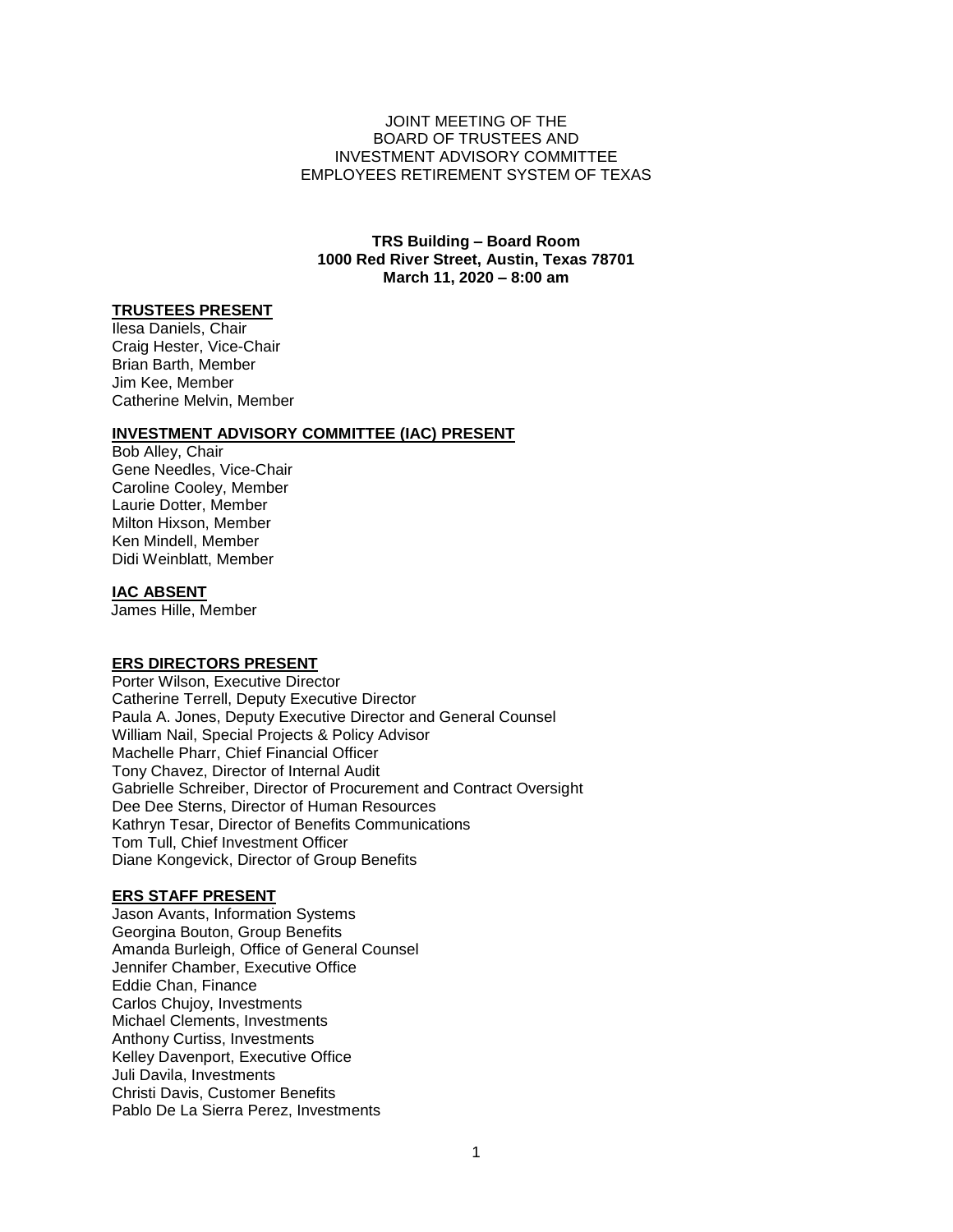Leah Erard, Executive Office Bernie Hajovsky, Executive Office Andrew Hodson, Investments Lauren Honza, Investments Aaron Ismail, Internal Audit Lanesia Jones, Investments Tressie Landry, Internal Audit Nancy Lippa, Office of General Counsel Ricky Lyra, Investments Nicholas Maffeo, Investments Greg Magness, Internal Audit Betty Martin, Investments Aris Oglesby, Investments Jonathan Puckett, Internal Audit Susie Ramirez, Executive Office Tim Reynolds, Investments Tanna Ridgway, Investments Cheryl Scott Ryan, Office of General Counsel Robert Sessa, Investments Leighton Shantz, Investments John Streun, Investments Mary Jane Wardlow, Executive Office Ariana Whaley, Government Relations Stuart Williams, Investments Keith Yawn, Executive Office

#### **VISITORS PRESENT**

Sam Austin, NEPC Adrienne Cabrera, Office of Texas Governor John Claisse, Albourne Partners Michael Clayton, State Auditor's Office Ryan Falls, Gabriel Roeder Smith and Company Bill Hamilton, RSBA Ta Lohachitkul, Albourne Partners Joe Newton, Gabriel Roeder Smith and Company Kelley Ngaide, State Auditor's Office Rick Villarreal, Community First Health Tom Nun, Great-West Financial Ann Bishop, Texas Public Employees Association Mike Foster, Empower Retirement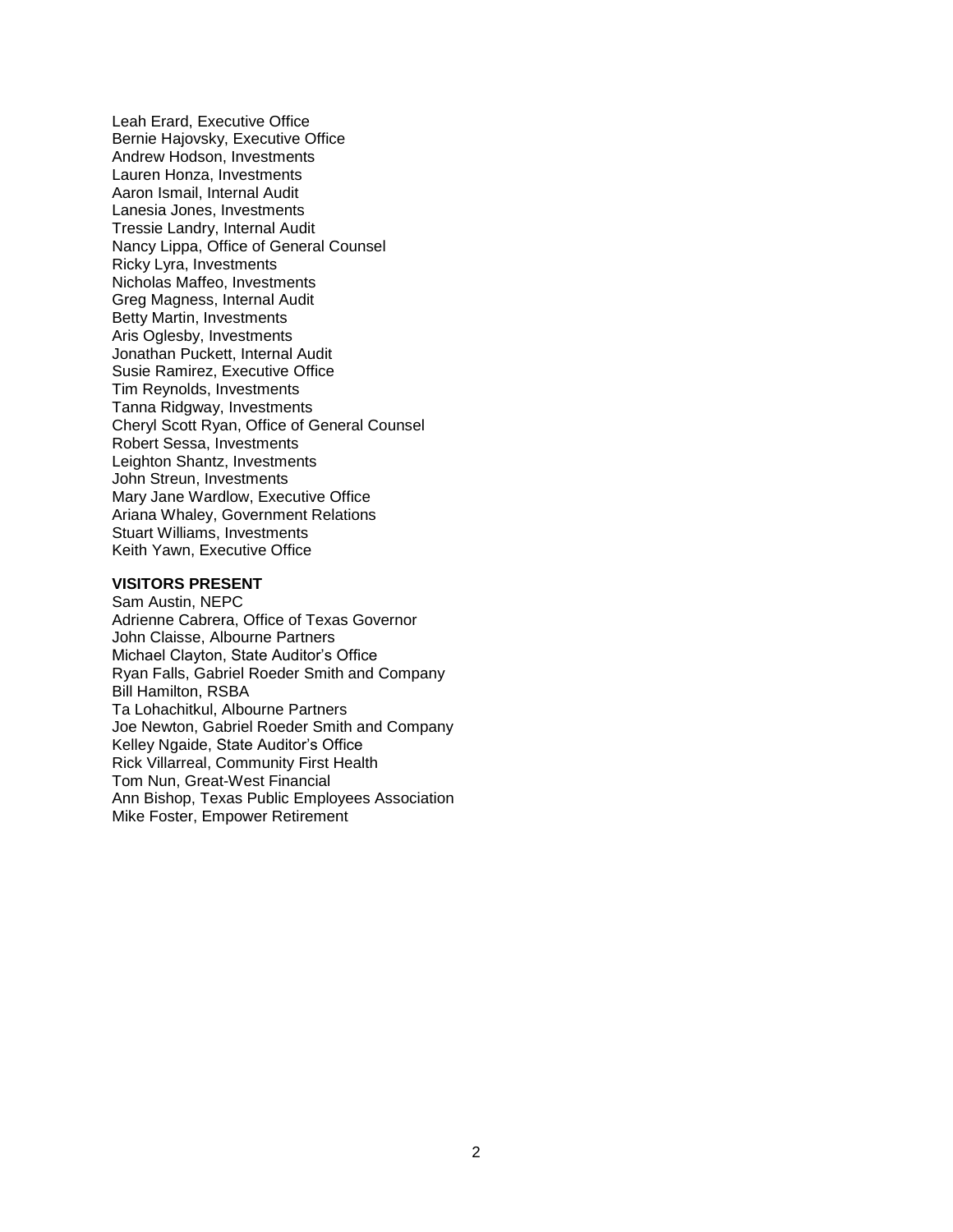### **Call to Order the Joint Meeting of the ERS Board of Trustees and Investment Advisory Committee**

#### <span id="page-4-0"></span>*7. Call Meeting of the Board of Trustees to Order*

Ms. Ilesa Daniels, Chair of the Board of Trustees (Board) for the Employees Retirement System of Texas (ERS), called to reconvene with the Investment Advisory Committee (IAC) to take up the following Joint Meeting of the Board of Trustees and Investment Advisory Committee agenda items.

A public notice of the ERS Board of Trustees containing all items on the proposed agenda was filed with the Office of the Secretary of State at 8:37 a.m. on Tuesday, March 3, 2020 as required by Chapter 551, Texas Government Code, referred to as "The Open Meetings Law."

#### <span id="page-4-1"></span>*8. Call Meeting of the Investment Advisory Committee to Order*

Mr. Bob Alley, Chair of the IAC for ERS, called the meeting to order and read the following statement:

A public notice of the Joint Meeting of the ERS Board of Trustees and Investment Advisory Committee containing all items on the proposed agenda was filed with the Office of the Secretary of State at 8:37 a.m. on Tuesday, March 3, 2020 as required by Chapter 551, Texas Government Code, referred to as "The Open Meetings Law."

#### <span id="page-4-2"></span>*9. Review and Approval of the minutes to the December 11, 2019 Joint Meeting of the Board of Trustees and Investment Advisory Committee – (Action)*

Ms. Ilesa Daniels, BOT Chair, opened the floor for a **Motion** on the approval of the minutes from the December 11, 2019 Joint Meeting of the Board of Trustees and Investment Advisory Committee.

The IAC then took the following action:

**Motion** made to move that the Investment Advisory Committee of the Employees Retirement System of Texas approve the minutes of the Joint Meeting of the Board and IAC held on December 11, 2019.

**Motion** by Ken Mindell, seconded by Laurie L. Dotter Final Resolution: Motion Carries Aye: Robert G. Alley, Gene Needles, Caroline Cooley, Margaret "Didi" Weinblatt, Milton Hixson

The Board of Trustees then took the following action:

**Motion** made to move that the Board of Trustees of the Employees Retirement System of Texas **amend** and approve the minutes of the Joint Meeting of the Board and IAC held on December 11, 2019 to reflect Dr. Kee's request to include private and non-private assets that are not marked to market in the risk return measures. Dr. Kee thought it would be helpful to see the risk return measures with and without the non-public assets to add clarity and to include the evaluation of the publically traded vs. privately traded assets.

**Motion** by Jim Kee, seconded by Craig Hester Final Resolution: Motion Carries Aye: Craig Hester, Brian Barth, Ilesa Daniels, Jim Kee

Mr. Robert G. Alley, IAC Chair, opened the floor for a **Motion** to approve the minutes as amended rom the December 11, 2019 Joint Meeting of the Board of Trustees and Investment Advisory Committee.

The IAC then took the following action: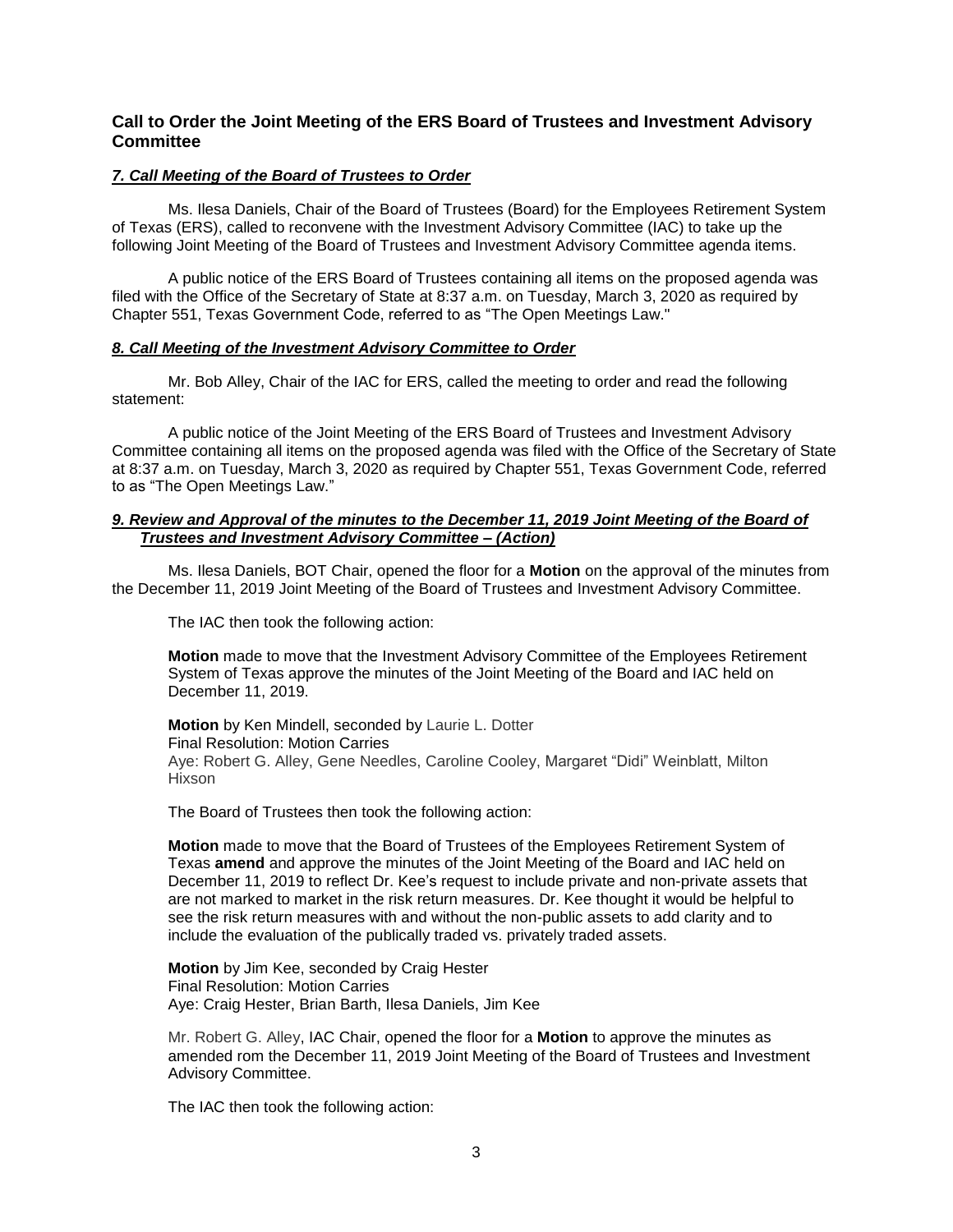**Motion** made to move that the Investment Advisory Committee of the Employees Retirement System of Texas approve and amend the minutes from the December 11, 2019 Joint Meeting of the Board of Trustees and Investment Advisory Committee.

**Motion** by Ken Mindell, seconded by Laurie L. Dotter Final Resolution: Motion Carries Aye: Robert G. Alley, Gene Needles, Caroline Cooley, Margaret "Didi" Weinblatt, Milton Hixson

There were no questions or further discussion.

#### <span id="page-5-0"></span>*10. Review and Consideration of New Appointment to the Investment Advisory Committee (ACTION)*

Mr. Tull explained that the IAC was established at the discretion of the Board and is made up of no less than five and no more than nine members. A quorum of the IAC meets quarterly with the Board and a considerable amount of members' time are spent reviewing investments for the Trust's Asset Class Investment Committees.

Mr. Tull explained that staff had identified Mr. Milton Hixson as a new candidate for the committee, noting that he had previously served as a member of the IAC and also as a member of the ERS Board. He highlighted Mr. Hixson's investment expertise and many years in the industry. Mr. Tull noted that Mr. Hixson's term, if approved, would begin March 1, 2020 and expire March 1, 2023.

Mr. Hester, Vice-Chair, opened the floor for a Motion on the approval of the IAC reappointment.

The Board of Trustees then took the following action:

**Motion** made to move that the Board of Trustees of the Employees Retirement System of Texas Approve the appointment of Mr. Milton Hixson to the Investment Advisory Committee for a threeyear term ending December 31, 2022.

**Motion** by Craig Hester, seconded by Brian Barth Final Resolution: Motion Carries Aye: Craig Hester, Brian Barth, Ilesa Daniels, Jim Kee

#### <span id="page-5-1"></span>*11. Review of ERS's Asset Allocation and Implementation*

Mr. Tom Tull, Chief Investment Officer, and Mr. Sam Austin, NEPC, presented the Review of ERS' Asset Allocation and Implementation.

Mr. Tull started with opening remarks summarizing that the market is facing the uncertain effects of COVID-19 on people, places, and businesses. Mr. Tull stated that the market has faced similar events in the past with different levels of cause and effects. He then discussed price wars resulting in an oil price decline from \$65.00 a barrel on Jan 9, 2020 to \$33.50 as of the date of the board meeting. All of these effects, Mr. Tull stated, have caused a drop in world market prices. Mr. Tull discussed that the S&P 500 has decreased around 19% as well as the 10 year treasury going from 1.92% as of the end of last year, to 0.70% now. He also noted that the 30 year Treasury was currently yielding 1.18% compared to 2.39%; reflecting a move to safety by investors. The market has seen a lot of volatility. Mr. Tull sees the market being driven by fear, emotion, and uncertainty and expects it to take time to establish the lows and provide more stability.

Mr. Tull commented he believes we will see a global demand shock that will likely produce a technical recession or economic slowdown. He reminded the Board that the duration of severity of any decline in any economic growth will be tied to the success of decisive governmental policy responses on both the monetary and fiscal side.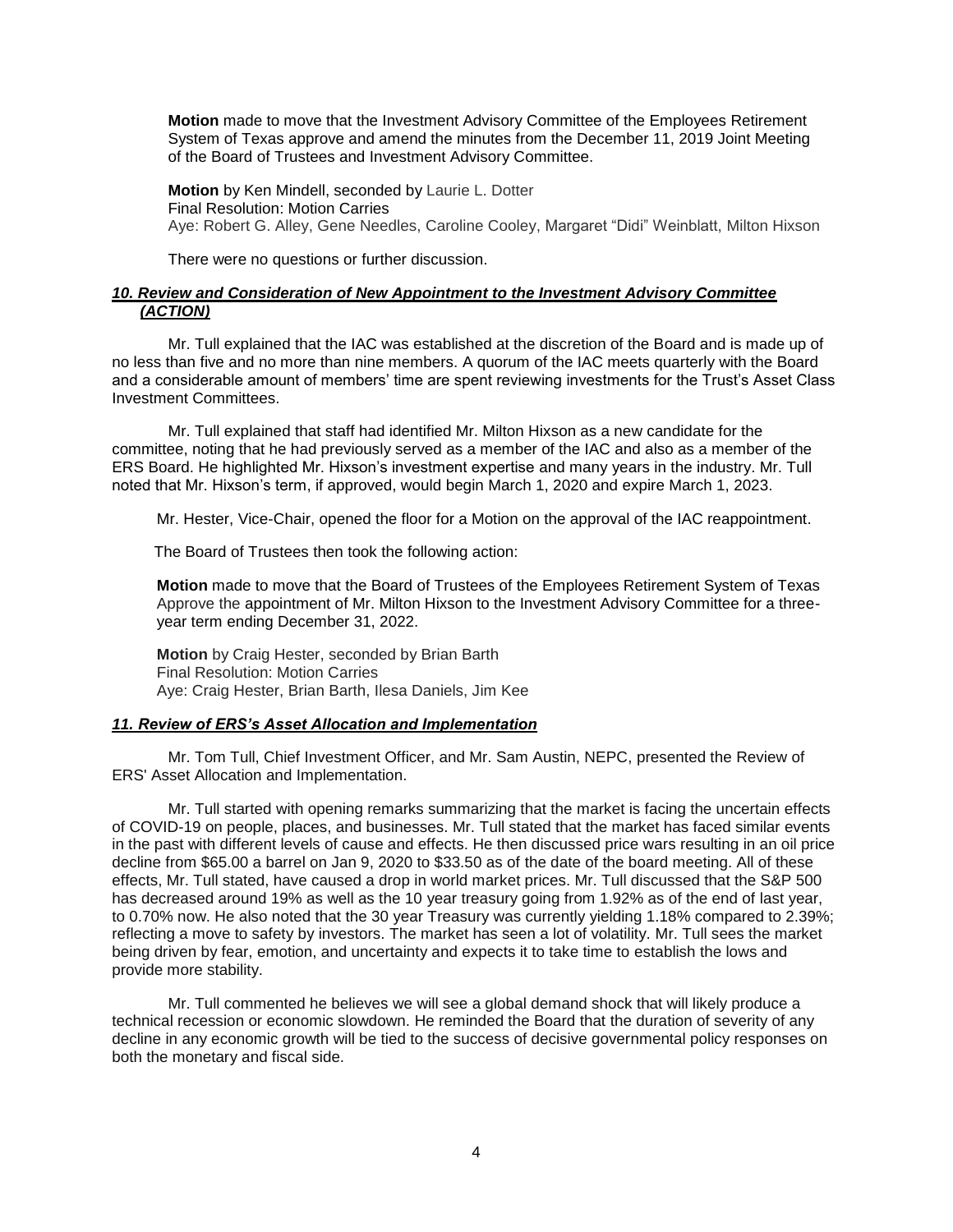Mr. Tull reiterated that the Trust is well positioned and diversified to take advantage of the current environment, having more than \$5 billion in liquid assets. He stated that the ERS' investment division is selectively adding to portfolio positions as the market goes through volatile times.

Mr. Tull stated that back in 2008 during the great financial crisis (GFC), the Trust had about 61%in equities and today the Trust holds about 37% in equities. He further added that the S&P is down about 5.2% fiscal year to date. By comparison the Trust is only down 0.5 % fiscal year to date.

Mr. Tull assured the Board that ERS is a long-term and diversified investor and that he appreciates the Board and IAC for supporting ERS during good times and bad. He stated that most importantly, ERS never loses sight of the fact that this is all for the benefit of retirees and beneficiaries.

Mr. Sam Austin, NEPC, walked the board though the asset allocation assumptions, capital market assumptions and the implications for the Trust's asset allocations. Mr. Austin said that asset allocation strategically accounts for 92% of the Trust's return. The primary driver is to ensure that payee benefits go forward. The asset allocation that he focused on reflected major changes in market psychology, changes of expectations for interest rates, and major changes in risk assets.

Mr. Austin presented the forecast for the 2020 intermediate 10-year forecast. He stated that comparisons to the five and seven year intermediate forecast presented in 2019 are found in the Board's appendix.

Mr. Austin stated that the most important thing is that return expectations for almost all asset classes decreased within the last year and volatility assumptions for almost every asset class increased. The combination of the total of the two resulted in a lower risk adjusted return expectation.

Mr. Austin explained the volatility assumptions have gone up for almost every asset class except the fixed income, rates, and absolute return portfolios. The cash volatility remained the same. Mr. Austin explained that NEPC and other consultants arrive at these assumptions by having a building block approach based on expectations for inflation and cash returns. Mr. Austin reflected in the third quarter of 2018 that the expectation was that the Federal Reserve (Fed) would be raising rates methodically, but with the significant down draft in the last quarter of 2018 the Fed decided to lower rates as opposed to raising them. This is the basis of many of the asset class return expectations decreasing.

Mr. Hester stated he expected Mr. Austin to say that most of the revisions were due to a strong year of returns for 2019. Mr. Austin stated that the unexpected 2019 return was certainly another driver for higher unexpected returns as well as other years.

Mr. Hester asked if expectations will go back up in view of today's market situation. Mr. Austin replied that all the assumptions are based on a snapshot in time. He explained that if run continuously in a down draft market like today, expectations would likely increase. Ms. Caroline Cooley noted that the move in interest rates swamp the move in the equity markets. She further noted that the move in the 30 Year treasury and the 10 Year treasury rates decreasing would really be a driver.

Mr. Austin was in agreement with Ms. Cooley and commented that the dramatic fall of interest rates have affected the results.

Mr. Austin then went on to show the summary of expected return and probability of returns with the current asset allocation reaching 7.5% as the assumed rate. He showed that the probability over 10 years of the return being under 7.5% has risen from 57% in 2019 to 65% in 2020. The probability of a 30 year return being less than 7.5% is about 56.5% based on the current set of assumptions. The probability of being over 7.5% was over 44%. The probability of a 30 year return over 7.5% was over 54%. Mr. Austin stated he also ran the numbers based on a 7% benchmark. He stated the probability of the 30 year return being over 7% is slightly over 50%. Mr. Austin highlighted the dramatic down draft from the 30 year expected return of 7.75% using last year's assumptions versus 7.14% using the current set of assumptions.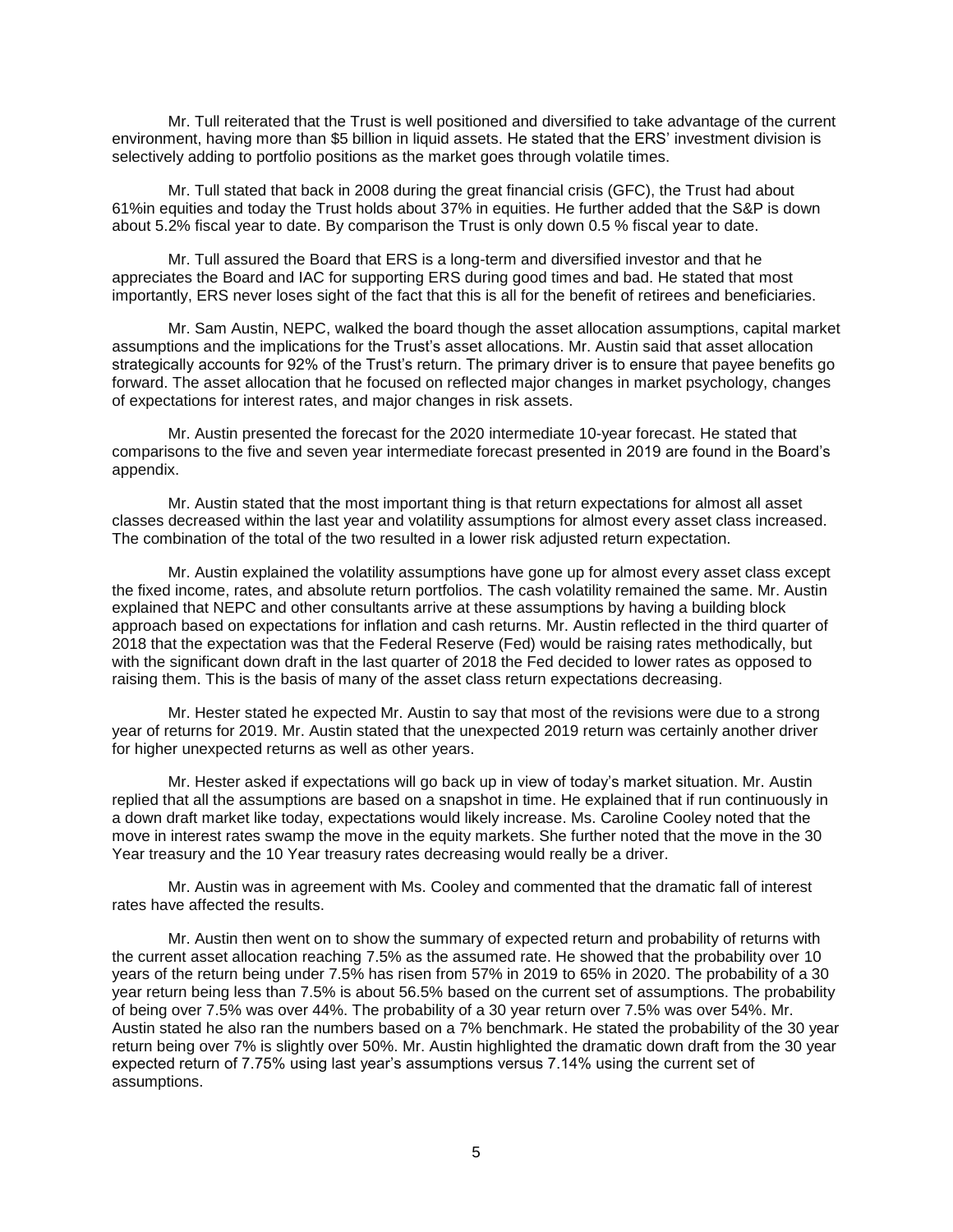Mr. Austin then discussed asset mix scenarios. He stated that NEPC modeled the portfolio based on ERS' specific make up of sub asset classes. Mr. Austin stated that NEPC spent a great deal of time with ERS' CIO and investment employees to understand the breakdown of the exact composition of sub asset classes to understand and arrive at numbers particular to ERS' policy targets.

Mr. Tull added if we wanted to stay at the current rate or slightly less the equity allocation percentage would have to decrease from 37% to approximately 33%. He stated that there were several asset mix scenarios that were run to see what asset mixes would get us to 7.5%, but all would have negative implications for portfolio liquidity, making it riskier to ensure that assets are available to make annuity payments.

Mr. Mindell asked if there was a way to get there by controlling the risk on the downside. Mr. Austin stated there are ways, but it would require a more formal asset allocation study.

Mr. Alley questioned if some of these scenarios had more volatility and added the need for more critical decision making at the appropriate time, therefore causing the risk factors to go up.

Mr. Austin stated yes that is correct.

Mr. Tull added that all scenarios would have a cost and risk implications.

Ms. Caroline Cooley asked if there was one strategy that held the risk the same, without stretching the volatility or liquidity risk. Is there a portfolio that gives us the highest returns with the same risk?

Mr. Austin replied that it could be explored, but as discussed, each and every asset class already has higher expected volatility built into the forecast. Ms. Cooley agreed.

Mr. Tull added that the presentation given is an educational presentation and that any questions or ideas the Board or IAC has can be addressed more at the May board meeting.

Mr. Hester stated that it is important to recognize the dramatically different interest rate environment. He commented that neither ERS, the IAC, nor the Board can manufacture an interest rate. We all must deal with what the market has provided. Mr. Hester stated he hopes constituents understand what ERS and the Board have to deal with while focusing on the asset side of the balance sheet.

Mr. Hester directed the Board's attention to the negative cash flow of the fund. The Trust continues to pay out more than it receives, both in funding and investment returns, due in large part to insufficient funding.

Mr. Hester said this is not because of what the organization has done, but what the market conditions have given the Trust. He then stated that the Board can have discussions on how to fund/plan, but he does not feel like taking higher risk is the right answer. He commented that if the data returned shows the Trust has to lower the risk assumption, then that is what needs to happen.

Mr. Hester explained the Board cannot put more on the backs of employees already paying 9.5%, on top of the 7.45% for Social Security and Medicare, which adds up to almost 20% of state employee's salary. He stated that employees' income have been flat for the last 20 years and the Board needs to address this in a logical fashion.

Ms. Cooley and several Board members verbally agreed.

Mr. Austin continued and stated he has a comparison of lower cash rates which are down 60 basis points from the 2019 versus the 2020 assumptions. He stated that each asset class has a different set of building blocks, but most start with a cash return. Mr. Austin showed an example of a building block methodology, showing the reduction in overall return for several assets classes.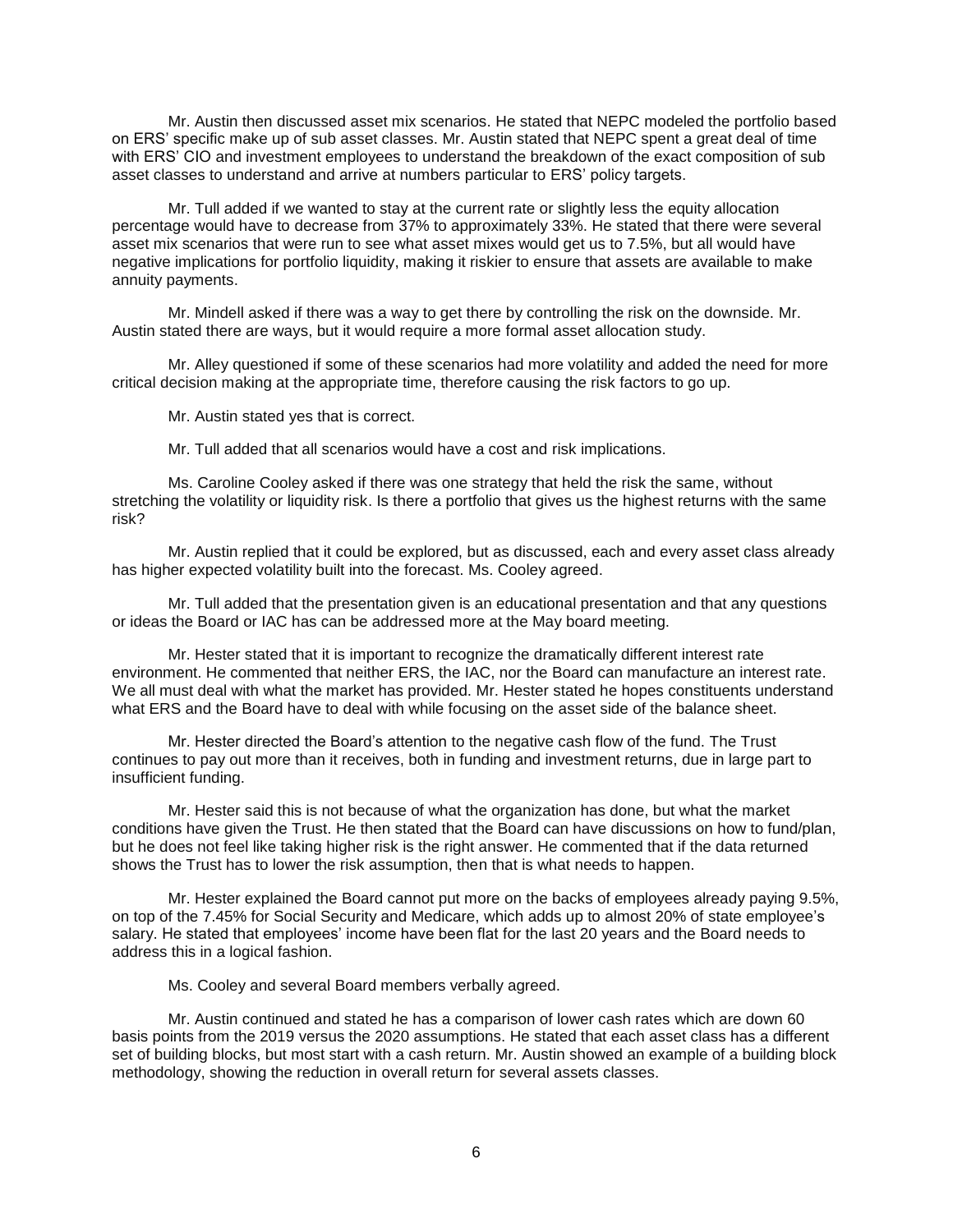Mr. Austin then discussed negative rates that many European markets are beginning to experience. Mr. Austin discussed that this could become a reality in the US. He then discussed the different asset classes and how the building blocks methodology are applied to each of them.

Mr. Austin mentioned there are implications in terms of contribution rates and that persistent contribution shortfalls are the primary driver behind negative cash flows. Cash flow in the plan is currently at a negative \$1.4 billion payout per year. He explained that this constrains the Trust's ability to add to private markets and still maintain a prudent level of liquidity. An informal liquidity analysis was prepared by NEPC and Mr. Austin stated that, if need be, NEPC can do a more robust analysis for the May meeting using ERS-specific assumptions instead of industry average assumptions for private market capital calls and distributions.

Mr. Austin gave examples of assumptions in a base case scenario. In NEPC's example a Base Case scenario showed with benefit payments and expenses averaging \$1.4 billion per year and contributions to the Trust being \$2.9 billion per year. The Trust then showed an expected return of 6%.

Mr. Austin gave another example of assumptions that were performed by NEPC for a Stressed Case scenario with returns being flat or down over the next four of the next five years. These assumptions also included changes in assumptions with capital calls and distributions. The Stressed Case Scenario assumes that capital calls are doubled in year two and distributions are halved in years two and three.

Mr. Mindell made a comment that normally in a time of stress that private equity capital calls did not double at all and that they were really flat. He commented that no one was willing to sell or buy historically during these times. He felt that the scenario shown by NEPC was a draconian set of assumptions and that historically that does not happen.

Mr. Austin stated these are certainly not the exact circumstances anyone foresees. Mr. Austin explained that he believes that in the GFC downturn, capital calls may have increased more so with real estate than with private equity. Mr. Austin stated no one certainly knows what in reality will happen, but ERS should want to know what the implications are under the worst case of scenarios.

Mr. Austin then returned to the Stressed Case pointing out that liquidity goes down to 29.4% in this extreme scenario, with total Trust assets falling by almost half. This is obviously an outcome the Trust wants to avoid. As the reservoir of liquid assets in intermediate treasuries is drawn down under the Stressed Case scenario, and private market assets are increased in an attempt to maintain higher returns, portfolio prudence and ERS' ability to make benefit payments would be compromised under these extreme circumstances. Mr. Austin suggests it's important to regularly examine Base Case, Stressed Case, and Favorable Case liquidity scenarios consistent with good governance. Still, the negative cash flow situation should be discussed as the primary impediment to ERS' financial flexibility.

Mr. Austin stated that in summary, NEPC's Base Case scenario shows that the fund may benefit from maintaining a diversified allocation to illiquid assets, but should exercise caution with significantly increasing future illiquid commitments that are unsustainable in a stressed environment. Mr. Austin stated that NEPC's capital market assumptions as of year end 2019 project a lower expected return of 7.14% over 30 years with ERS' current asset allocation policy targets.

Mr. Alley stated that the assumption's 30 year numbers are better than the 10 or the 20 year Assumptions, but pension funding can erode away in early years. Mr. Alley then asked if it is possible for the Trust to catch up in later years with better rates of return.

Mr. Austin said that NEPC's assumption on inflation is 2.5%, and that some market based assumptions are lower at 2.25-2.3%. Mr. Austin said that NEPC's inflation assumptions do not only rely on market based expectations. He stated NEPC also incorporates inflation projections by the IMF (International Monetary Fund) and other respected econometric models. Also, NEPC uses geometric projections to estimate the longer term path of inflation over 10 and 30 years. Mr. Austin said that current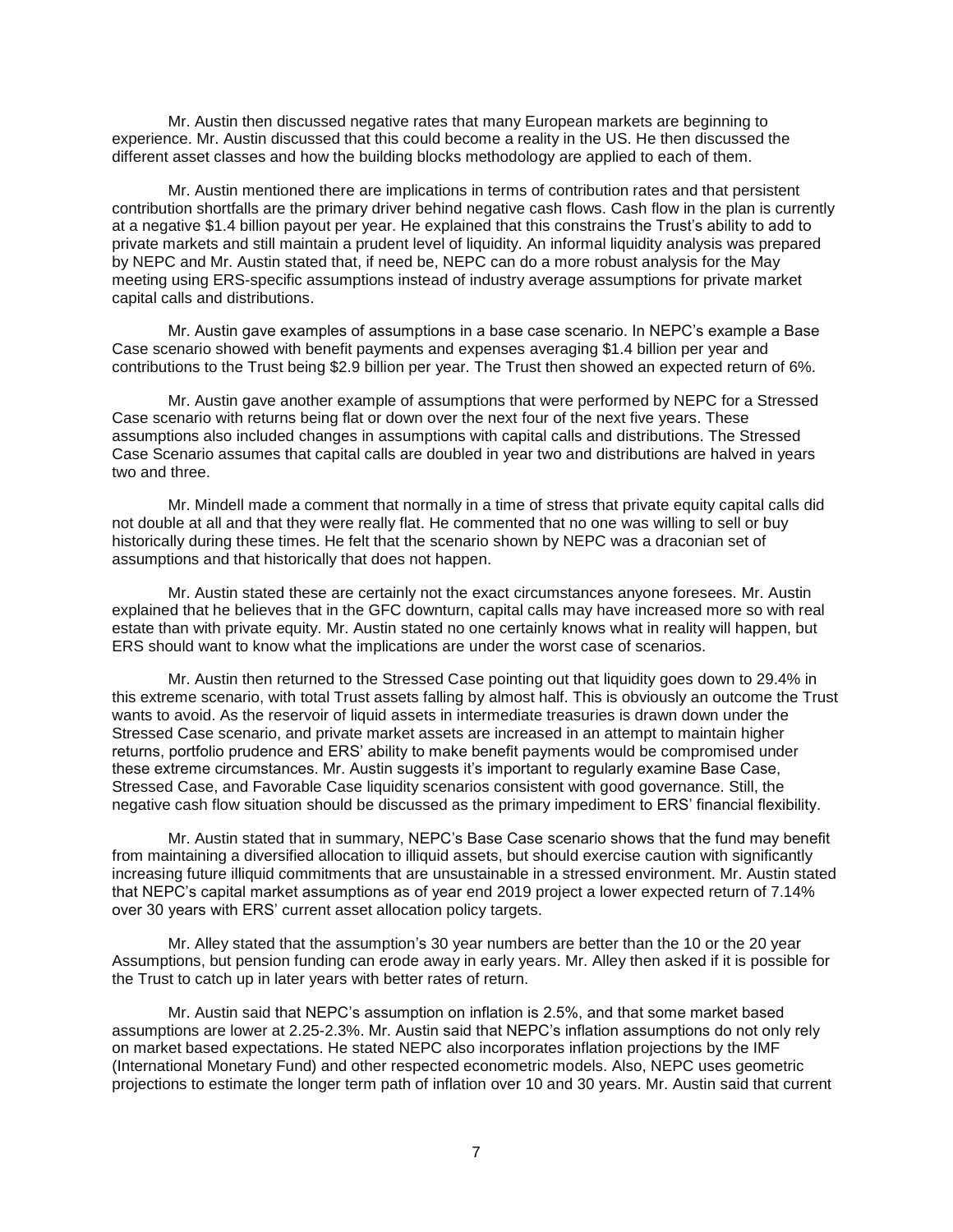market psychology may be overly confident that historically low inflation is going to continue far into the future. The path of inflation rates over the next 30 years affects the assumed return.

Mr. Hester asked if NEPC if capital market returns would be lower if ERS lowered the inflation rate to 2%.

Mr. Austin responded that all things being equal, yes it would.

Mr. Hester made a comment that even after the financial crisis, 12 years later with record unemployment wages growing, inflation continues to fall showing what we are dealing with here. He stated, having an aging population, declining productivity, and with technology, inflation is impacted. He went on to say it is very difficult to see what will move the inflation needle. Mr. Hester stated he wondered if a 2.5% assumed inflation rate is too high.

Mr. Austin stated that deflation is a risk and the Board's need to make a decision shows how important it is to have skilled employees to implement the asset allocation.

Ms. Cooley stated that the consensus shows that the Board and IAC are sensitive to liquidity constraints.

Mr. Brian Barth stated if the Board starts to consider changes, the Board needs to fully understand the impact these changes will have.

Mr. Austin stated a formal Asset Allocation Study will take some weeks to complete and can be presented to the Board at the May Board Meeting.

Mr. Alley asked what the cycles were for allocation studies and if ERS will expedite asset allocation studies.

Mr. Tull added that the objective set in 2017 was to revisit these studies in Calendar Year 2020 or Calendar Year 2021. Mr. Tull stated that ERS goal based on the current asset allocation is to go from 26% alternatives to 34%, and that currently the Trust is at about 28%. Mr. Tull added that Infrastructure has been challenged in deploying capital. He adds that in Public Equity the Trust is currently overweight and that Real Estate is another area we are deploying capital. Mr. Tull says that with Hedge Funds (Absolute Return) the Trust is rebuilding its commitment to 5%, from 3.6%.

Mr. Tull stated that he would like to figure out what the Board is comfortable with as far as liquidity is concerned. Mr. Tull expressed that NEPC can provide additional information that the Board wants to see.

Mr. Mindell suggested a focus on reducing downside risk and suggested using hedge funds. He stated that hedge funds have lower downside risk than private or public equity. He asked Mr. Tull about the plan on reducing hedge fund allocations.

Mr. Tull stated that the Hedge Fund allocation is working out well for the Trust right now, providing diversification and helping to insulate the Trust from some of the market volatility. Future considerations would look at more directional opportunities that could complement returns, without taking on too much risk in the process.

Mr. Hester stated that everyone struggles with what to do with asset allocation and assumptions. He added that at a minimum the annual cost of this plan has to be funded until we can get back to the normal economic environment to keep the plan moving forward.

Mr. Tull agreed and stated the growing hole of the Trust is because of funding and every year the net cash out increases.

Mr. Tull thanked the Board for their support.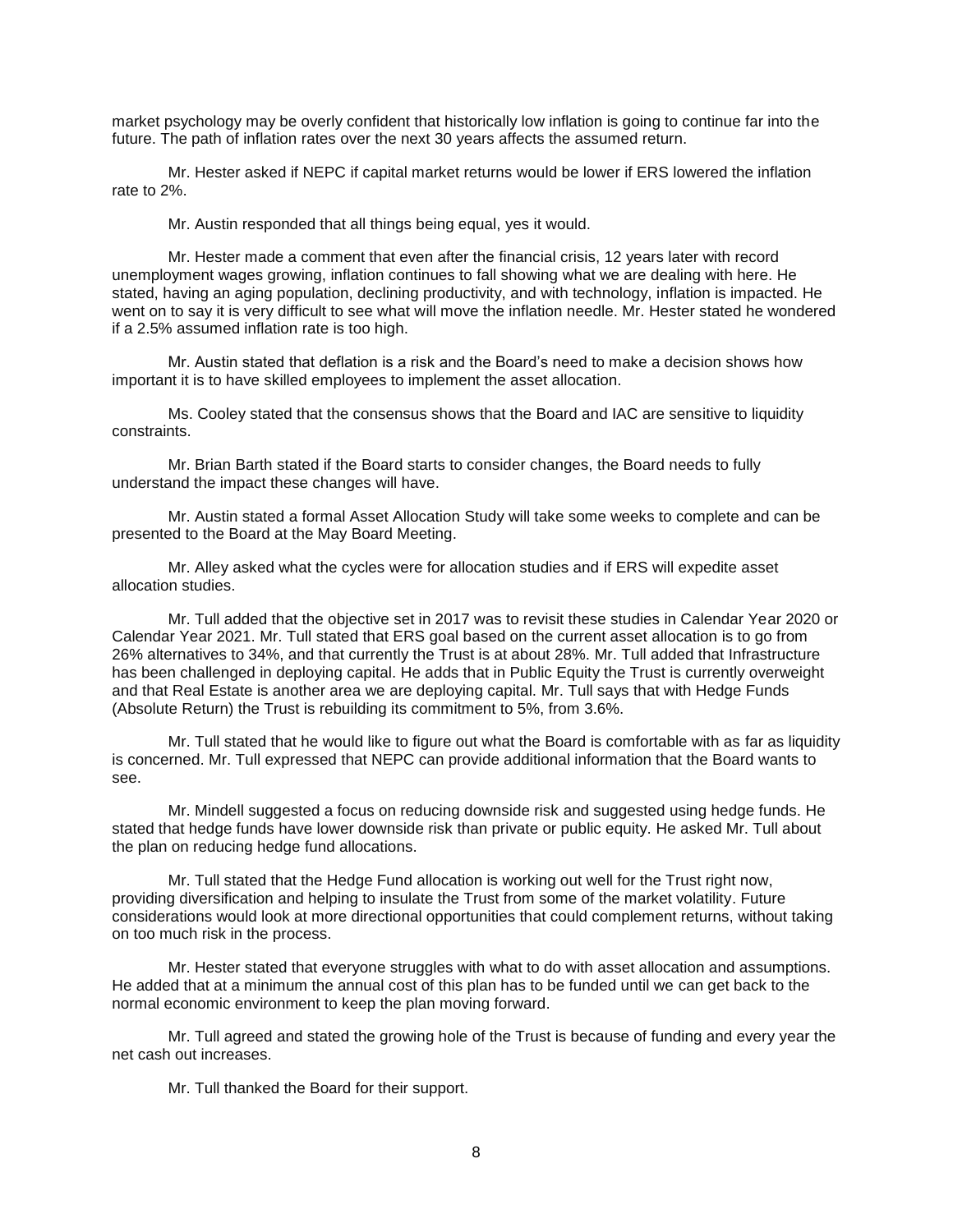There were no further questions or comments at this time.

#### <span id="page-10-0"></span>*12. Review of Pension Experience Study Process and Preliminary Results*

Ariana Whaley, ERS Pension Policy Analyst, Government Relations, introduced Ryan Falls and Joe Newton, the ERS pension consulting actuaries from Gabriel, Roeder Smith and Company (GRS), to discuss the preliminary findings of the Pension Experience Study.

Mr. Falls reminded the board that each year they present the annual pension actuarial valuation – the health checkup of the retirement fund. It is used to determine how sufficient the current contribution rates are in comparison to what is needed. That valuation is built on a set of assumptions. The Experience Study is intended to analyze experience and determine the data points used to assess and recommend a reasonable assumption to the board. The Experience Study process looks at everybody that should receive a benefit from ERS, takes that data and uses the assumptions, methods and procedures to project the cost of what those benefits will be to each of those members.

Mr. Falls went on to describe the range of assumptions including once someone is hired, the plan establishes expectations for how long they will work and how much their pay will increase over time. Once retired, the model must assume how long they live and how many checks will be paid. Beyond those individual members, there needs to be assumptions on the amount of investment earnings that will be accumulated and what future contributions are expected to help pay those benefits. While actual experience will determine the expenses of the plan, assumptions are based on the best information available to make decisions and set budgets today.

Mr. Newton interjected to say that while assumptions change, like the investment return assumption and the estimated unfunded liability with it, the ultimate unfunded liability or plan costs from actual experience will not. Dr. Kee added that this goes along with a previous comment by Mr. Hester stating that step one is to accept the current reality. The unfunded liability isn't a research problem, the odds of finding some lever with risk in an adjusted way that would bail this out is zero. Mr. Hester added that if the system were to look back on a 20 and 30 year basis, earnings were about 8% in investment returns and compared to where the returns are today. This information indicates there are other issues that have gotten the plan into this position. Mr. Newton agreed, but added once cash flow from monthly benefits paid is part of the issue, the geometric return over time can be misleading.

Mr. Falls said that GRS considers changes including best practices, behaviors, economic conditions and forecasts as part of the Experience Study process. The Government Finance Officers Association recommends experience studies be done very five years but best practice is shortening that consistent with ERS statute to require at least every four years. Actuaries use standards of practice in order to develop recommendations and perform the actuarial valuations. Standards range from setting assumptions on the economic side and demographic side to how to measure pension obligations and conduct annual actuarial valuations. On the demographic side, the process looks at plan history and determines how long ERS members are working and living. However on the economic side, it is a process of forward-looking expectations working with experts on where the economy is headed and how that might impact the plan over time. The incorporation of professional judgment and the professional judgment of other experts help to avoid introducing any sort of intentional bias into the assumptions.

Mr. Falls described the relative impact that each individual assumption would have on the trajectory of the fund, or the funding period to pay off the unfunded liability. Mr. Newton added that this is showing the magnitude of a change. The largest impact would be a change in the investment return assumptions, followed by life expectancy which determines the number of check each retiree will receive over a lifetime. Payroll growth and individual salary increases factors drive the value of the benefits and the contributions received. Responding to a question related to payroll growth assumptions from Mr. Hester, Mr. Falls noted that in the past eight years payroll has increased 2.36% compared to the assumed 3%. The retirement behavior, termination behavior, and active disability and mortality of the membership assumptions are important but don't substantially move the overall trajectory.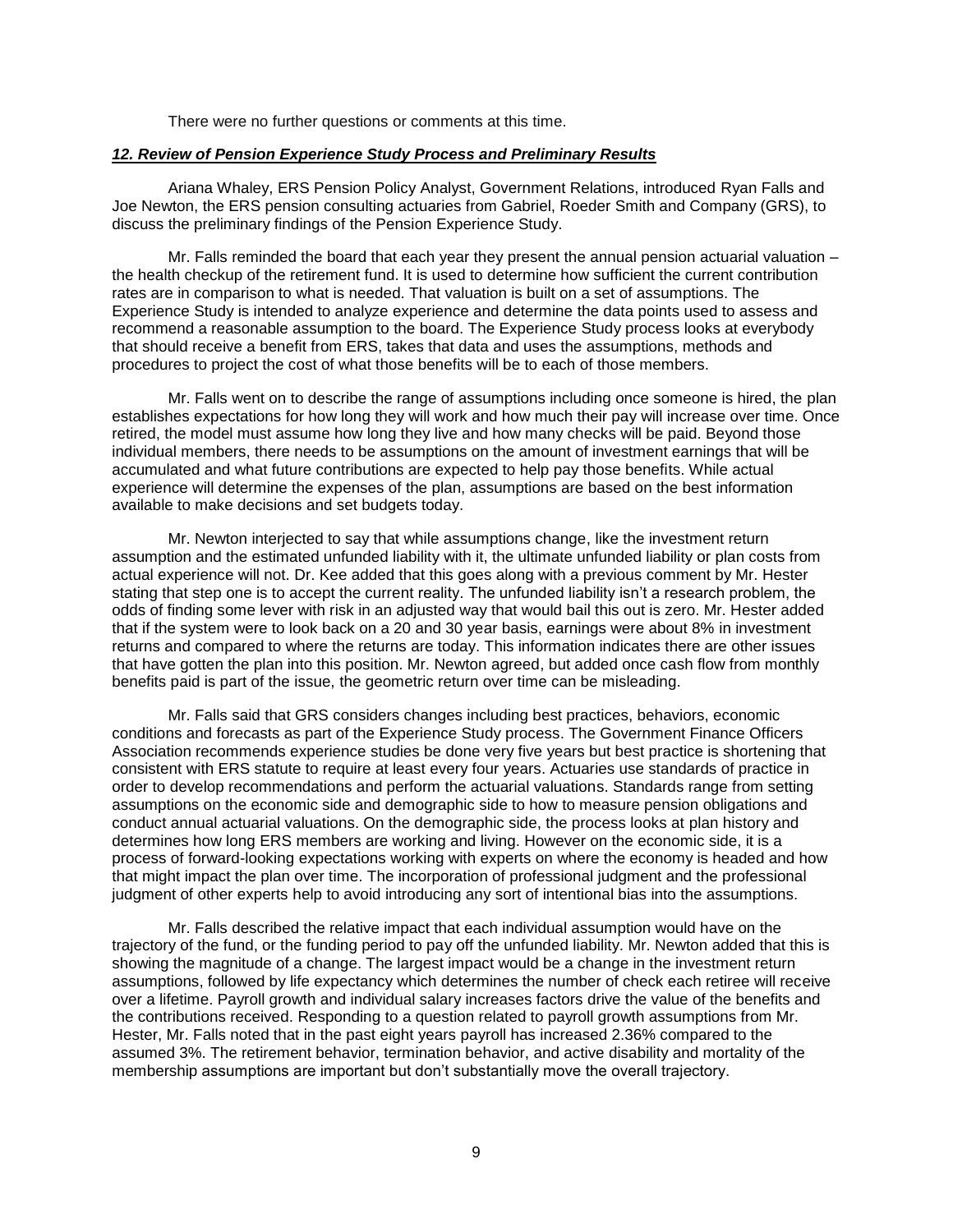Mr. Falls summarized the preliminary findings of the experience study. The most notable are the economic assumptions moving forward, including the investment return assumption, payroll growth and individual salary increases. In addition to the decreased inflation assumption, future salary increases are expected to decrease slightly based on economic forecasts. A minor finding is a change in the termination, or leaving state employment, and retirement patterns for the law enforcement group. The preliminary findings confirmed there is no need to recommend changes to the mortality assumptions selected during the 2017 experience study and the retirement patterns for regular state employees. The full, detailed report will be made available for the May board meeting.

Mr. Falls described the inflation assumption which is not directly used in the actuarial valuation, but is the building block that impacts the development of the investment return assumption, salary increases, and overall payroll growth. He defined several sources of measurement for inflation but all data points to a lower inflation rate than the current 2.50%. While showing the building block approach to the economic assumptions, Mr. Newton explained that individual salary increases are generally expected to be higher earlier in a career in comparison to the long service career employees that generally do not receive additional promotions as they get closer to retirement. GRS recommends lowering the inflation assumption from 2.5% to 2.3% to better align with the various data sources provided.

Mr. Falls transitioned to the investment return by describing the process to select the assumption. He emphasized that there is not a single correct answer but a range of reasonable assumptions that consider the ERS target asset allocation and capital market expectations. Since benefit payments are fixed, if the Board were to lower the investment return expectations then the plan would need to receive increased contributions moving forward. GRS heavily relies on NEPC's projections for future economic measurements but GRS also performs an independent survey of several investment consultants. The National Association of State Retirement Administrators surveyed 130 of the largest pension systems and reported the distribution of nominal investment return assumptions for pension plans across the country. The median is 7.25%. While there are still a few plans with an 8% assumption, those plans with a return assumption lower than 7% has been increasing. Responding to Dr. Kee's question, Mr. Newton explained that the relationship between funded ratio and the investment return assumption is not that those with lower assumptions have lower funded ratios. GRS is noticing that plans that reacted quickly to lower the assumption are now seeing funded ratios increase.

Mr. Falls explained pension funding must consider not only the compounded or geometric returns but the negative cash flow resulting from fixed annual benefits. The ERS Pension Trust Fund pays over \$1 billion in net cash flow each year on top of a volatile market. He pointed out that while there are many paths to get a 7.5% compounded return over 20 years, the resulting funded ratio paths are very different. In these various paths, there would be different reactions or decision points that would cause different trajectories. The combined investment forecast and financing of a retirement system with substantial negative cash flow must be considered to determine what a reasonable assumption is moving forward. GRS pointed out that NEPC projections fall in line with 2019 GRS survey adjusted for 2020. Mr. Newton pointed out that the NEPC projections are a snapshot in time that depend on when the projections are done. However, a pension plan should pick an assumption that can be maintained for several years for improved stability in discussions with the legislature. Mr. Hester agreed that the assumptions must be realistic. The next year is extremely critical to set the plan on the right path and the Board should not pick an assumption that would have to be lowered again in three years. Responding to a question, Mr. Falls explained that there is generally interest in having an assumption that is close to other system peers in Texas. However, that approach may or may not be appropriate based on the different liquidity needs, funded statuses, asset allocations and membership profiles of each plan. Mr. Hester added that the funding is a major driver in the ERS pension plan's funding status. Even if the system were to take on a tremendous amount of additional risk by changing the asset mix, that alone would not impact this current unfunded liability and contribution deficit sufficiently. Mr. Newton reminded the board that assumptions are meant to be a starting point for a budget decision today but the discussion of adaptability is more important as a funding mechanism moving forward.

Mr. Falls summarized that payroll assumptions will decrease 20 basis points from the inflation change and then slightly further since the economic forecasts and salary growth of state employees and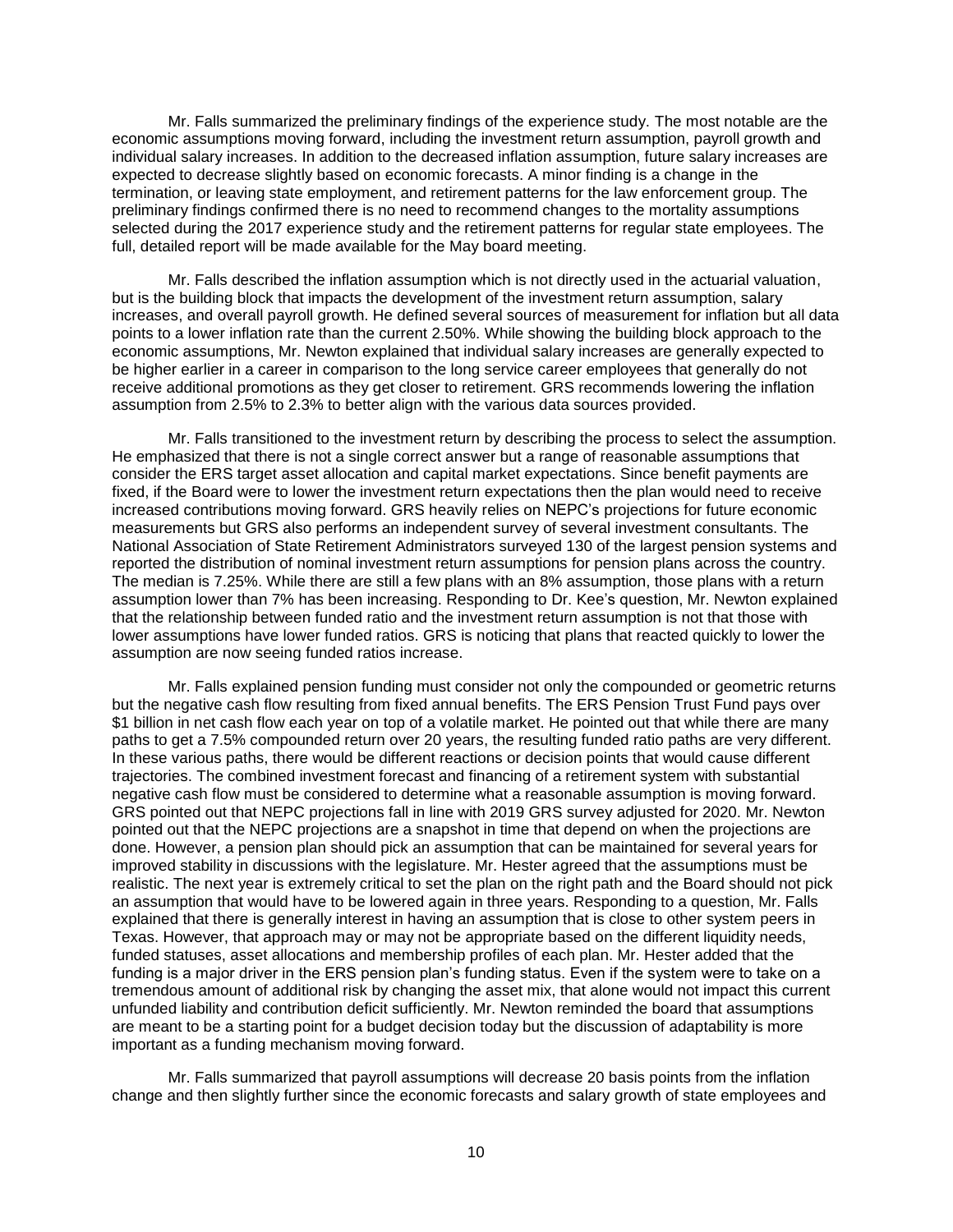law enforcement and custodial officers was less than previously assumed. Mr. Newton explained that he is noticing these similar salary patterns across his various pension plan clients. Early service average salaries are growing faster than the overall due to employers increasing salaries to recruit new employees. When an employer is paying a new entrant more, the budget constraints from the plan sponsor mean that longer service employees aren't getting raises, leading to a lower growth in average salary. GRS recommends an assumption change for this 3.0% to 2.7% to match the actual salary growth driven by a low inflation rate during this time period.

Mr. Falls concluded that this presentation was intended to set up the topics for conversation and then come back in May with a final set of recommendations. GRS will review the impact of these changes to the plans' funding status but wanted the conversation to be around the correct assumption set and not focused on the impact to the balance sheet. After final recommendations are adopted by the Board, GRS will use the new assumption set, the first full actuarial valuation using these assumptions would be as of August 31, 2020 which will be presented in December 2020. This will allow ERS to use the most relevant data in discussions with the legislature.

#### <span id="page-12-0"></span>*13. Review and Discussion of the ERS Investment Compliance Program*

Mr. Aaron Ismail, ERS Investment Compliance Officer, presented a review of the ERS Investment Compliance Program and the results of the Annual Compliance Review project.

Mr. Ismail provided background on the Investment Compliance Program at ERS, noting that this is the second time he has presented an annual review of the program. Mr. Ismail explained that he was tasked with building on the existing compliance program and developing it further. Mr. Ismail highlighted that this presentation should serve as a reminder of why compliance is important to the IAC, the board, and the organization as a whole.

Mr. Ismail discussed the purpose and mission of the Investment Compliance program. The purpose is to ensure compliance with applicable laws, regulations, ERS policies, and investment guidelines. Mr. Ismail also noted other benefits that can come from an investment compliance program, such as gathering additional information from testing, uncovering information that could be used for better decision making, increasing transparency just through enhanced governance, and improving efficiencies through streamlining operations and policies and procedures.

Mr. Ismail presented some of the key elements of the investment compliance program. He stated that the reason we have these controls is because a weak program could potentially create risks for ERS including investment risk, increased regulatory restrictions, loss of investment opportunities and reputational risk. With reputational risk in particular, Mr. Ismail said that we should be aware of how a situation is perceived in the public arena.

Mr. Ismail said that ERS creates a strong culture of compliance with the assistance of a model of risk governance developed by the Institute of Internal Auditors called the Three Lines of Defense. He went through each line of defense and discussed how they play a role in the investment compliance program and managing risk. He noted that the slide showed the independence of the investment compliance function, as well as a line of communication to the Executive Office and the Board to raise material compliance issues.

Mr. Ismail discussed the Annual Compliance Review. The Annual Compliance Review provides an overview of ERS's compliance infrastructure, and also highlights key developments to the program during the year. Based on the Annual Review, Mr. Ismail believes that ERS's compliance policies and procedures are adequately effective in preventing, detecting, and curing violations. Mr. Ismail also described the process to evolve a compliance program and how the annual review fits into the cycle of continuous improvement.

Mr. Hester asked if Mr. Ismail monitors the hot button issues that the SEC is focused on every year and notifies investment employees of enforcement actions that might be relevant to them. Mr. Ismail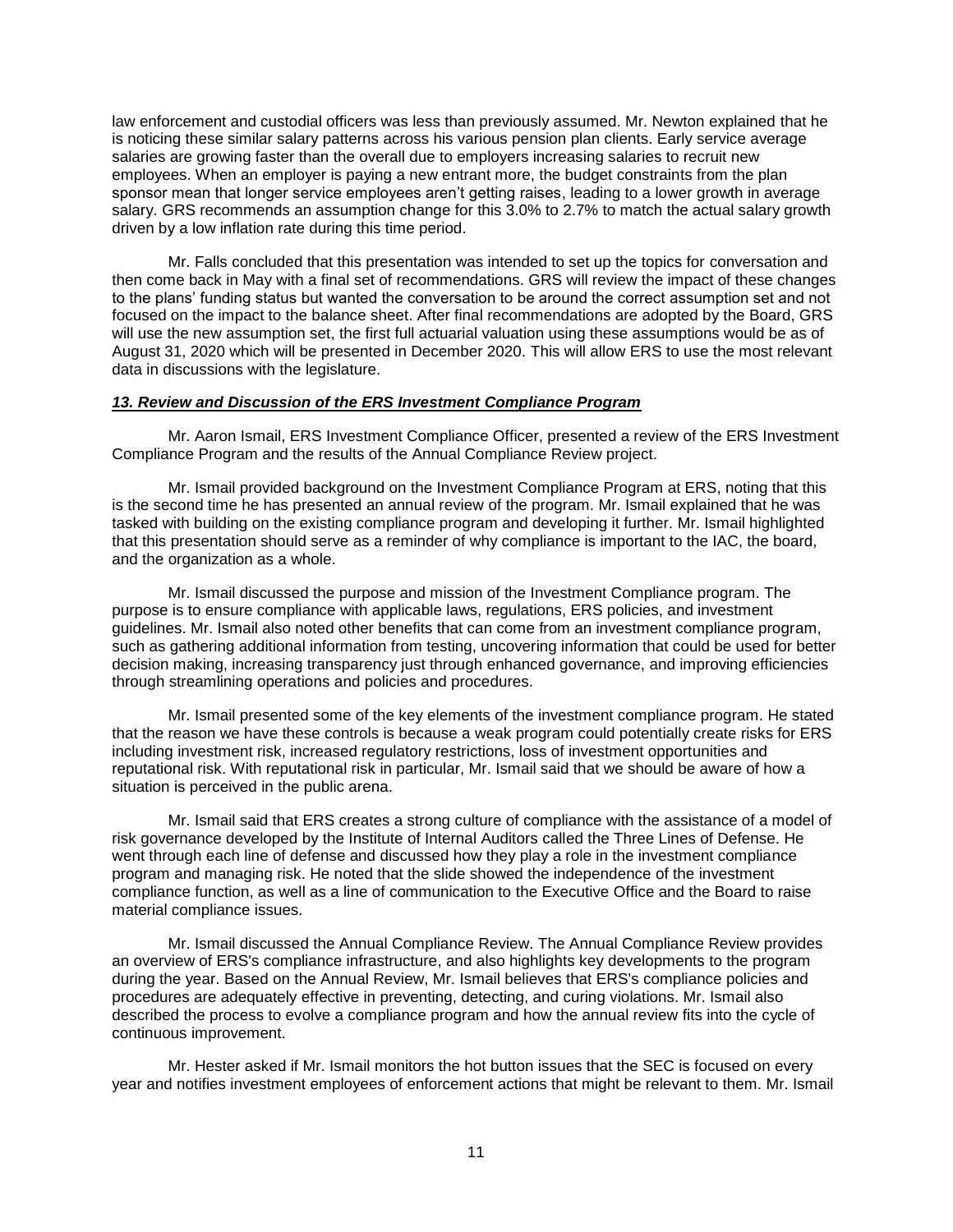said that was a goal of the program to incorporate some of these key issues and ensure that they are addressed.

Mr. Ismail then discussed accomplishments of the program and a roadmap for the current year. He highlighted improving internal compliance rules, development of the investment asset class guidelines, and coordination with NEPC on the evaluation of investment procedures report required by Senate Bill 322.

Mr. Ismail made recommendations for the compliance program. Specifically, he noted that he plans to continue to enhance the code of ethics and insider trading policy. In addition, he plans to improve the asset class Investment Guidelines for consistency and clarity. Mr. Ismail concluded that the program is strong, and the program continues to develop and strengthen foundations. The next step will be expanding the capability of the compliance program to address areas they see as high risk.

Mr. Hester said that the whole culture of compliance and this compliance program, is something they feel very strongly about.

Ms. Melvin commended Mr. Ismail on the format of the Annual Review Report to showcase the robust nature of a compliance program. She asked if Mr. Ismail feels that he is adequately resourced to carry out the program effectively. Mr. Ismail stated that he was and that he has access to Executive Office, the CIO, and employees.

Dr. Kee asked how long it takes to approve personal transactions. Mr. Ismail answered that it is generally done within a few hours. Dr. Kee then asked if the information that goes to the Board or the public must go through a compliance review. Mr. Ismail stated that there is no required compliance review for communications.

#### <span id="page-13-0"></span>*14. Review and Discussion of Eligibility and Compliance for Calendar Year 2020 of the Investment Advisory Committee*

Mr. Aaron Ismail, Investment Compliance Officer, presented a review and discussion of Eligibility and Compliance for Calendar Year 2020 of the Investment Advisory Committee.

Mr. Ismail began with a reminder that the IAC assists the board in carrying out its fiduciary duties with regard to investment of the trust. They work with employees and investment consultants to review investment strategies and related policies of ERS and they also serve as members of the asset class specific investment committees to review and approve investment recommendations in each of the ERS asset classes.

Mr. Ismail stated that pursuant to Texas Government Code 815.5092, the board shall review the eligibility of IAC members at least annually. He then discussed the criteria for that status including reviewing potential conflicts of interest and measuring IAC attendance at scheduled meetings.

Mr. Ismail explained that each IAC member completes a compliance affirmation affirming eligibility and compliance with the Texas Government Code and ERS investment policy. Employees also summarize their experience, which helps the CIO and executive director designate the IAC members to specific asset class committees.

Mr. Ismail thanked the IAC for the work that they do to help support the investment program. In conclusion, Mr. Ismail affirmed that currently all IAC members have met the annual requirement and are eligible for continued service.

Ms. Cooley has a separate question regarding the ability for people to work offsite from remote locations and if the CIO had plans to address that.

Mr. Tull answered that, ERS was very early in restricting travel in terms of countries like Hong Kong and China. In addition, virtually all travel has reverted more to conference calls and the like by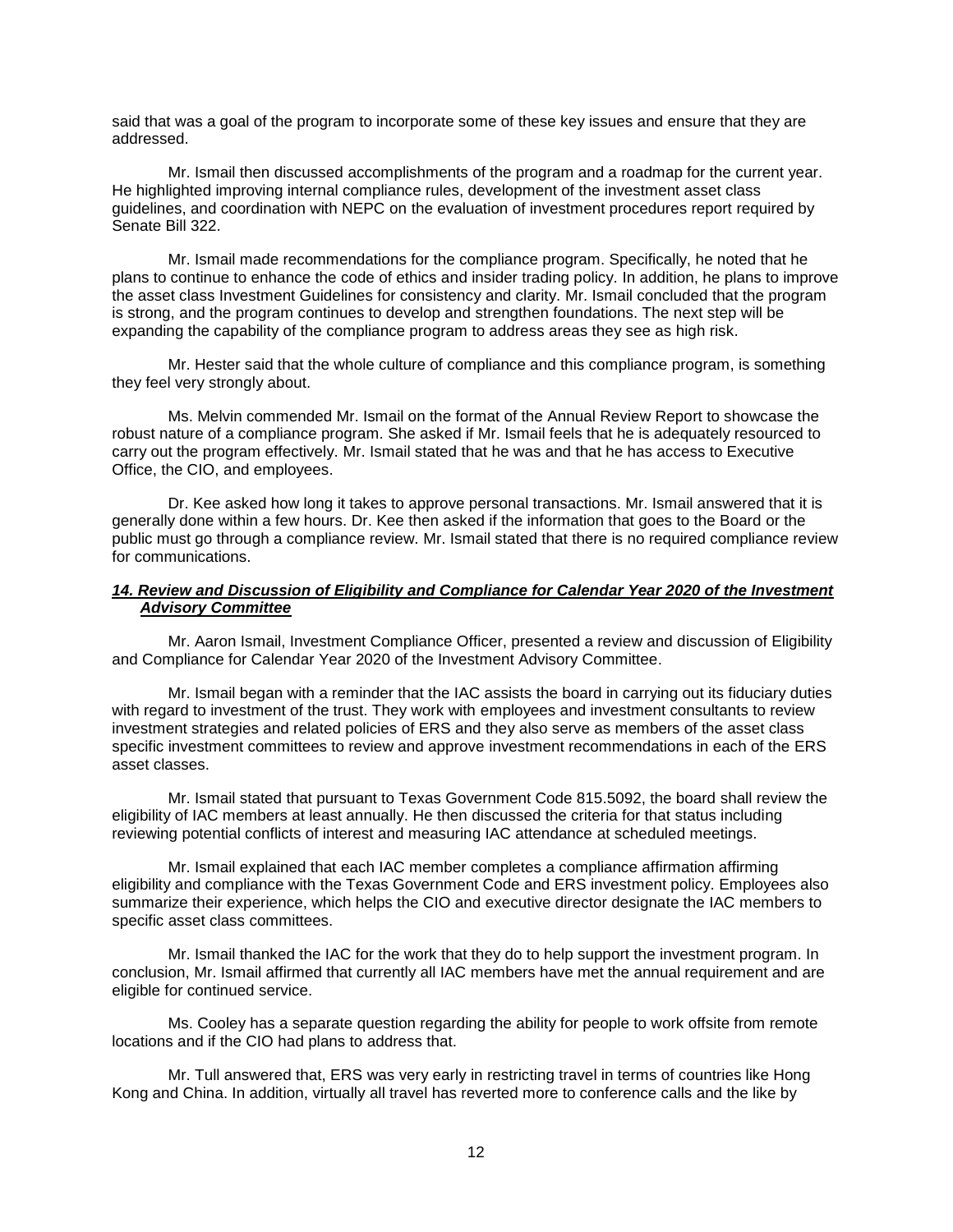investments. In addition, the investment group has had the opportunity to test IT resources in terms of working offsite, including the use of VDI and VPN.

Mr. Wilson noted that ERS had tested the ability to work remotely recently when they lost power to the entire building for the entire day.

#### <span id="page-14-0"></span>*15. Review of the Investment Performance for Fourth Calendar Quarter of 2019 and Risk Update*

Mr. Tom Tull, Chief Investment Officer, Mr. Carlos Chujoy, Risk Officer, and Mr. Sam Austin, NEPC, presented investment performance for the fourth quarter ending 2019 and risk update.

Mr. Austin discussed investment performance for the quarter ending December 2019 and highlighted the importance of evaluating the long term performance of the Trust, since quarterly performance varies.

Mr. Austin explained that the Trust returned 14.4% versus the policy benchmark return of 16.6% over the same period. Tracking error had risen recently and is now at the higher end of its range at 1.67% over a three year period. Risk adjusted returns for the Trust have been more stable and compares well with peers over time. Over the quarter and the year, Private Equity was the largest detractor from performance. He added that over the previous quarter Private Equity was the largest contributor to performance, illustrating how returns fluctuate quarter over quarter. The market value of the Trust was up to \$29.4 billion, about a \$2.5 billion increase over the previous calendar year. Investment gains totaled roughly \$867 million. He noted that the actuarial accrued liability had increased approximately \$800 million since August 2018. He highlighted that retirement payments continue to exceed contributions. The funded ratio of the Trust increased slightly by 0.3% to 70.5% compared to Fiscal Year 2018. The allocation between risk reducing and return seeking has been stable and now sits at 77% in return seeking versus 23% in risk reducing. He noted that liquidity has fallen from 71% in the quarter ending September 2019 to 69%. He highlighted that the variance between contributions to payments was the primary culprit of the change.

Mr. Tull noted that the market was performing extremely well during that period compared to the volatility seen at the beginning of the current calendar year. He further noted that approximately \$850 million was taken out of equities during the period for payments and placed into the Rates Portfolio for the short term.

Mr. Hester asked if the allocation to Rates was done to help make benefit payments. Mr. Tull agreed and explained that it was also done to take some risk off the equity side of portfolio.

Mr. Austin added that the exposure to public equity beta was the largest driver of volatility in the Trust and noted that the ERS team has done a good job at managing the opportunity to take risk off when appropriate.

Mr. Hester noted the difference between the Trust's market value and accrued liability. He further noted public discussions over the years pertaining to converting the Trust from a defined benefit plan to a defined contribution plan. He asked if his understanding was correct that it would not change the plan's accrued liability.

Mr. Austin agreed and noted that converting the Plan to a different type of plan would not change the Trust's existing liability.

Mr. Alley asked if converting the Plan could make the liability worse because contributions would be lower than what had been committed to be paid.

Mr. Austin explained that it could and noted that NEPC feels that a conversion to a defined contribution plan would not solve the current plan's problems.

Mr. Mindell noted that the conversion would require the Plan to come up with the roughly \$10 billion deficit.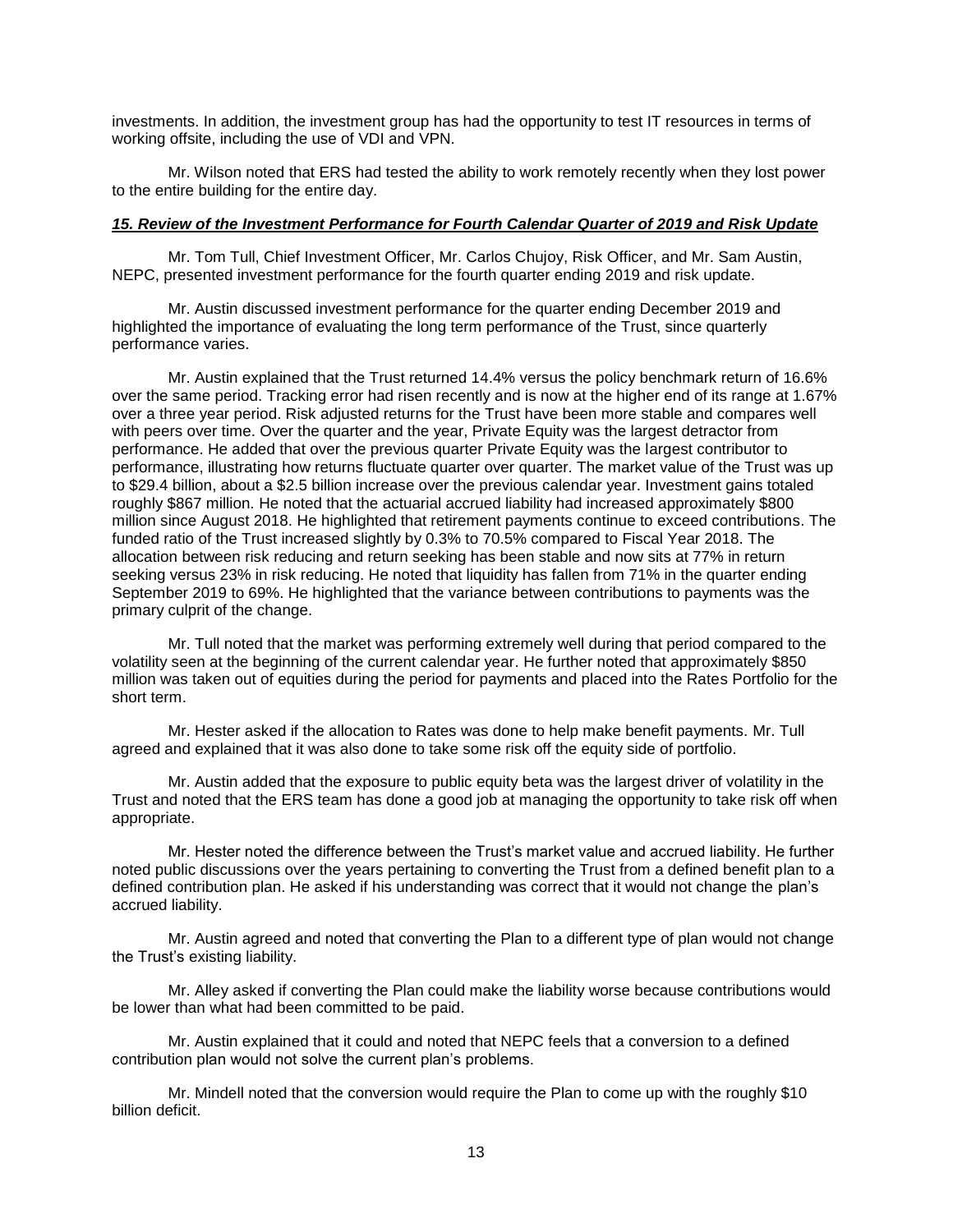Mr. Austin explained that the deficit would still need to be funded.

Mr. Hester added that it would be helpful to have NEPC's opinion on the advantages and disadvantages for the May and August meetings. He added that it would be valuable information to the Board and IAC to have when evaluating all the options available.

Mr. Austin noted that NEPC has done a fair amount of work on it and would be happy to share that information with employees, the Board, and IAC.

Mr. Austin discussed a request by Mr. Mindell about the 10-year projected risk free return. He explained that the number did come down from 2.5% on treasuries to 1.9%. He added that there were a lot of factors considered in the estimate and highlighted that the change closely matches the reduction in the expected return of the Trust from 7.75% to 7.14%.

Mr. Austin noted the 7.9% 10-year return for the Trust exceeded the policy benchmark return of 7.7% and equaled the long term benchmark, which uses a proxy risk reducing and return seeking assets. When comparing to a peer universe of 69 public funds with greater than \$1 billion in assets, the 10-year return was 8.1%, putting the Trust in the fifty-seventh percentile. Over the 5-year period, the Trust's 7.1% return exceeds the policy benchmark's return of 6.9% and places the Trust in the forty-first percentile of peers. Over the three year period, the Trust returned 9.3% exceeding the policy benchmark return of 8.8% and placing the Trust in the top third of peers. Over the last year, the 14.4% return exceeded the current assumed rate of 7.5% and positions the Trust in the ninety-third percentile of the peer universe, which has a median return of 17%.

Mr. Hester asked what caused the shortfall compared to the policy benchmark's 16.6% return.

Mr. Austin explained that the detraction from the Private Equity Portfolio and exposure to energy markets was perhaps the biggest driver.

Mr. Tull explained that relative to peers the Private Equity Program has less exposure to venture capital, which has been a banner asset class over the period. Venture capital exposure currently sits at about \$100 million. He noted that while there were not any write-offs, a few energy deals on the private side were workouts and did affect performance.

Mr. Hester noted that the Private Equity Portfolio returned 3% while the benchmark returned 16% and asked if the variance was due to venture capital exposure.

Mr. Tull agreed that the limited exposure to venture capital by the Trust relative to peers did have a major influence on the lower rates of return by the Private Equity Portfolio.

Ms. Cooley added that last year would have generally been a good year for equity and further added that 16% for private equity did not seem high considering what public equity returned.

Mr. Mindell asked what were ERS' barriers to getting into venture capital.

Mr. Tull explained that it was mainly people power and noted previous leadership of the asset class was not as informed, or had the relationships needed with venture capital managers, which is what is really needed in the venture capital space. The current team is developing expertise. He noted that the team is now looking at opportunities. Previous venture exposure was captured in the secondaries market.

Mr. Hester asked how much exposure the Trust has to shale producers considering the drop in energy prices.

Mr. Tull explained that he does not know specifically and would come back with a specific number.

Mr. Austin noted that the Trust has consistently been in the top quartile of risk adjusted returns which shows the effectiveness of active management from the team. The sharpe ratio was in the ninth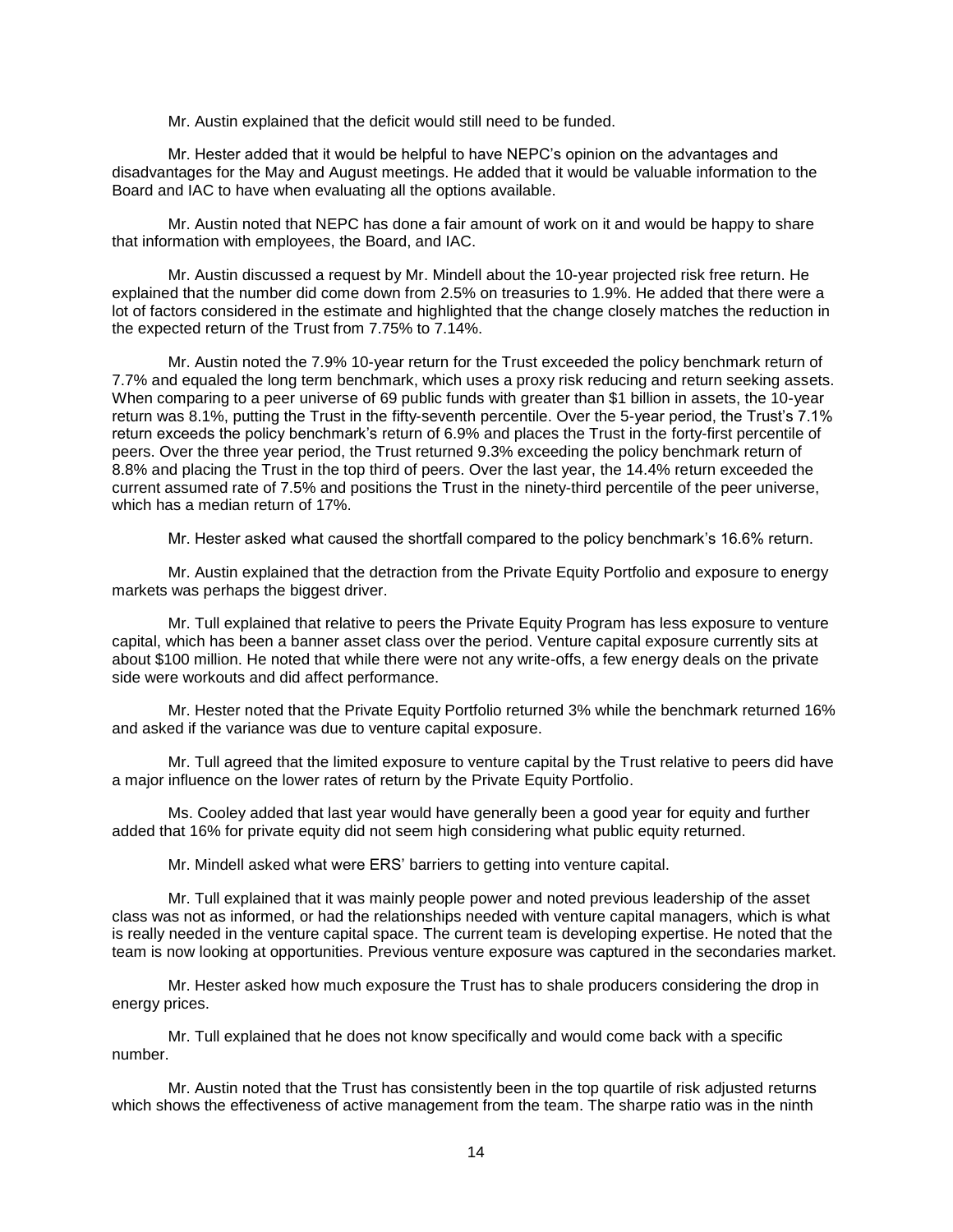percentile against peers and the sortino ratio was in the twentieth percentile. Asset allocation remains within ranges with no significant changes. Global credit was down from 10.3% of the Trust to 9.6%, and public equity was up to 39% compared to 38% in the last quarter. He highlighted the imbalance between contributions and withdrawals noting the Trust sits at about a 3.5% to 4% negative cash flow rate.

Mr. Austin explained that the private equity program was the greatest detractor for the quarter and the year, detracting 30 basis points (bps) for the three month period and 2.0% for the year. He added that private equity was the highest contributor in the previous quarter. Public equity detracted 0.3% over the quarter.

Mr. Austin explained that the Trust has beat the 7.5% assumed return six out of the last 10 years. He further noted that consistency is important because a shortfall in one year requires a larger return the following year to recover. He noted that the five-year and 10-year returns over the period have been in line with peer averages.

Mr. Tull added that the private equity program returned 11.34% versus the index return of 10.41% for the five-year period ending in February.

Mr. Austin summarized that returns have exceeded the policy benchmark over the decade. Over the one-year period the underweight to hedge funds, rates, and private real estate contributed 30 bps to total fund returns. Over the same period, real estate was a solid contributor to the Trust, adding 0.4% vs the policy benchmark.

Mr. Chujoy provided a quarterly update on risk and noted that a lot has transpired since the fourth quarter of 2019. During the quarter there was more positive news than negative. Tailwinds included the US-China Phase 1 trade agreement, Brexit resolution, and US corporations having strong earnings, which helped reduce volatility. Headwinds included declining global growth concerns and high market valuations.

Mr. Chujoy discussed cross asset class risk and noted that market participants priced future price volatility very low.

Mr. Chujoy discussed the market heat map noting it shows a mixed picture overall. Weakness in economic output and inventories were a reflection of global growth concerns. Valuations were at elevated levels. Elsewhere, the Federal Reserve held an accommodative stance which helped support economic activity and overall financial assets. He noted that the positive backdrop allowed the Trust to deliver a strong showing with low volatility. He further noted that the Public Equity Program benefited with a very strong 26% return. He added that the Public Real Estate Program also benefited, returning over 23%.

Mr. Chujoy explained that the RMAR team monitors portfolio sensitivity to the policy benchmark and tracking error to the Trust. He illustrated the influence illiquid assets have on the overall Trust. He noted the Trust has a beta of 0.8, which insulates the portfolio during drawdowns. Liquid assets are highly compliant to their underlying policy benchmarks. He explained how an incremental dollar added to the asset classes affect Trust risk as well as tracking error. Illiquid asset classes such as private equity, private real estate, and private infrastructure would help increase tracking error to the Trust.

Mr. Chujoy discussed one of the stress tests the RMAR team creates for the Trust and noted public equity's large influence to risk and return. He noted that if markets increase or decrease by 1% it would have roughly half the effect on the Trust. He then discussed the stress test when compared to historical events such as SARS and Ebola.

Mr. Chujoy discussed the coronavirus noting that it is highly contagious and has triggered a global pandemic. The virus has been highly disruptive to both factories and retail. There are a growing number of lockdowns, such as Italy, and now in parts of the USA. Global supplies such as transportation and logistics have also been negatively affected by the pandemic. As China data has improved the China Central Bank is now encouraging people to go back to work. He added that there is currently no cure but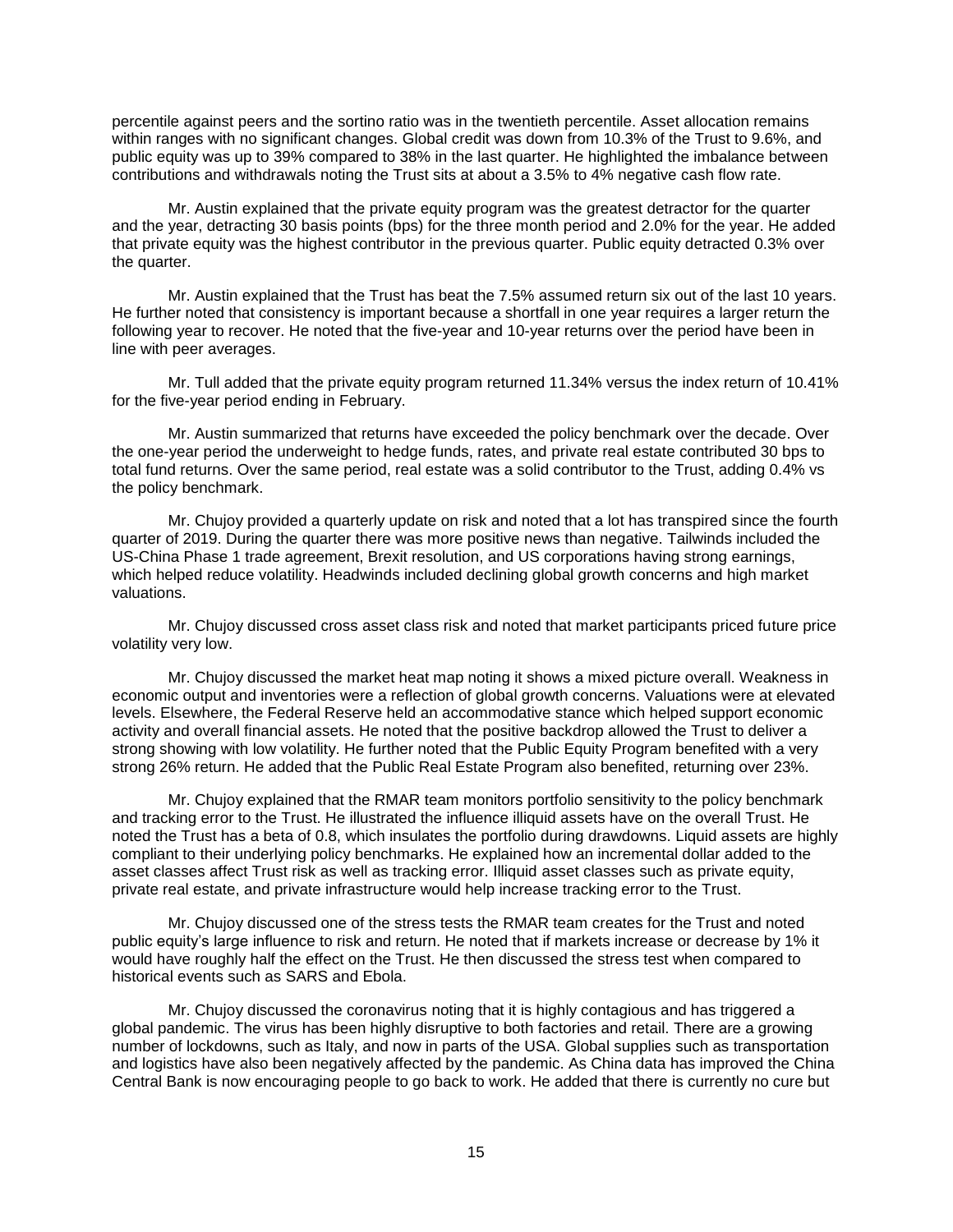there are many healthcare companies conducting trials. He commented that there will not be a vaccine for the next six to twelve months.

Mr. Hester asked if the Trust is removing or adding risk in the current market environment.

Mr. Tull explained that the team has been placing risk back on very carefully and selectively. On the risk side, the team is cautiously implementing futures. He noted that the weakness in oil makes the situation more complex and difficult to assess. He reaffirmed that the team is very selective and are not in a hurry to put risk back on.

Dr. Kee asked how much of the private investments are in the energy sector in general.

Mr. Tull explained that the energy exposure for the Total trust was about 7%.

Mr. Tull added that energy exposure had been reduced. Energy is an area the team is watching very closely.

Mr. Hester noted research indicating if \$30 oil remained for 12 months dividends will not be safe. Mr. Tull agreed and noted a recent dividend cut in the industry.

Mr. Wilson said that an investment sector report is regularly provided to the Board that provides sector weights at the Trust and asset class level.

#### <span id="page-17-0"></span>*16. Global Public Equity Market Update and Program Overview*

Mr. John Streun, Director of Public Equity, Lauren Honza, Portfolio Manager of External Advisor Program, and Michael Clements, Chief Trader, presented the Global Public Equity Program Market Update and Program Overview.

Mr. Streun went over the agenda with the Board stating that he will cover Investment Objectives and 2019 Performance, Notable Structural Changes, Global Public Equity Team Update, Structure and Repositioning, External Advisor Update, Trading Update, 2020 Outlook, and 2020 Initiatives for Global Public Equity.

Mr. Streun explained that the investment objective is to outperform the Global Public Equity benchmark, which is the ACWI IMI (All Country World Investable Market Index). He stated the team aims to do this over a longer time period of five years, while maintaining the active risk budget. He noted the investment strategy has not changed. The goal is to produce excess returns through combining lower risk, lower cost internal strategies, with higher risk, external strategies.

Mr. Streun explained that the reorganization of the internal research team has changed. In September 2019 the Global Public Equity Team changed their research from global sector analysts feeding into multiple portfolios to research analysts contributing research ideas to one specific portfolio. Mr. Streun stated this was done in an effort to improve focus, communication, and better align portfolio managers and analyst teams. To carry this out the Asia Portfolio and Europe Portfolio merged to the EAFE Portfolio. The Midcap Portfolio and Smallcap Portfolio were merged into a Smidcap Portfolio.

Mr. Streun discussed the makeup of the Public Equity team. Mr. Tim Reynolds is head of the International Investing Program and Mr. Andrew Hodson is head of the domestic Investing Program. Mr. Streun stated that Lauren Honza has been added to the senior team and is in charge of the External Advisor Team. Mr. Streun discussed personnel turnover of the team, consisting of two members retiring, and one analyst going to work for a venture capital firm. New analysts that joined the team are TJ Quatato (EAFE Team), Derek Sadowsky (Large-Cap Active Team), and Ian Smith (Emerging Market Team).

Mr. Streun went over the Asset Class Performance Highlights of Calendar Year 2019. He highlighted that the asset class had a strong absolute return of 26.18%. He added, in the first two months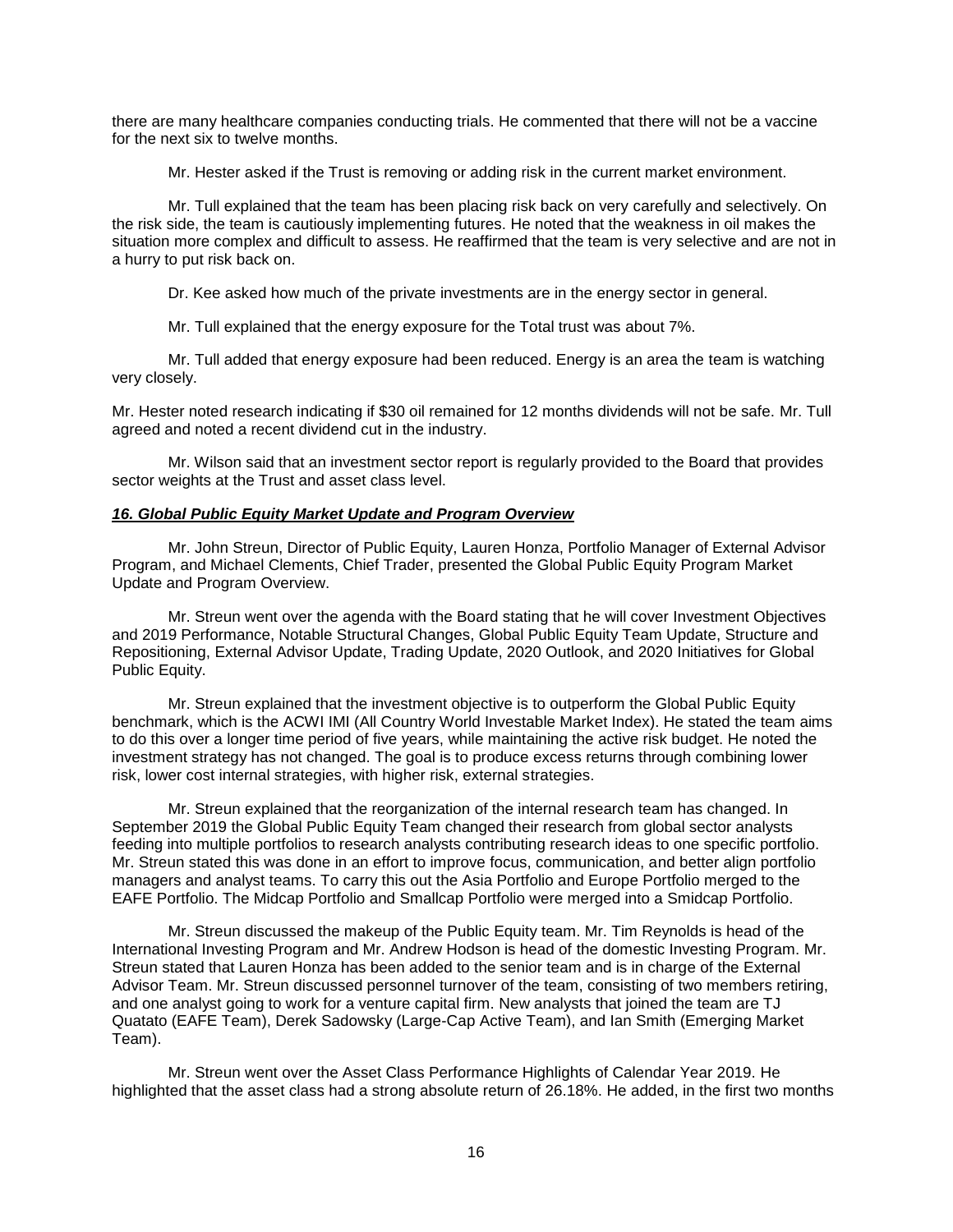of this calendar year, it was down 9%, while outperforming by 37 basis points. He further explained most portfolios managed to beat their benchmarks.

Mr. Streun discussed a few detractors of the portfolio. One was being overweight in U.S. Largecap over the last year, being underweight in cash, and the biggest detractor being the Directional Growth Fund (The Directional Growth Fund is a group of hedge funds managed by ER's Hedge Fund Team) reported with a one month lag. Mr. Streun explained that in December 2018 it was down 7% and that month it went on the 2019 return. December 2019 was a positive month up over 3% and that month did not go on the 2019 return, causing a lag of about 67 basis points.

Mr. Streun presented the Global Portfolio Structure-Dollar Allocation. He pointed out that the portfolio is very well diversified with a lot of different strategy styles. Mr. Streun stated that 68% of the overall asset class is managed internally and 52% of the overall asset class is in U.S. equities with the remainder in International Stocks. He went on to say the portfolio has increased in cyclicality. The portfolio has been taking advantage of more opportunities on the international side by investing in more emerging markets.

Mr. Streun went over active/risk and tracking error describing that we are well under our target given the low levels of market volatility. He added that forecast risk levels remained the same within policy limits.

He then discussed portfolio position values, pointing out that the Internal Index and Large-Cap Active Portfolios were merged. Also the Large-Cap Active and the S&P 500 Internal Index Portfolio were merged. He stated that the Fisher portfolio, was defunded and that most assets went to the new EAFE Value portfolio.

Ms. Lauren Honza then went over the External Advisor Program. Ms. Honza stated that 68% percent of Global Public Equities are managed internally and 32% of assets are externally advised. She stated that 14 strategies are funded with the majority of these strategies being international.

Ms. Honza stated that the fund performance and strategy of the 2019 overview are available in the board documents.

Ms. Honza showed that ten strategies were approved for placement in the Select Pool in December 2018. She continued by saying five of those strategies were funded in February 2019 with approximately \$400 million divided across the funds. Ms. Honza commented that all five funds are performing within expectations.

Ms. Honza stated that a new Fund of Fund Structure was approved in October 2019 with Legato Capital Management. She explained the fund focuses on emerging markets with \$150 million invested into these strategies looking for an excess return of 150-300 basis points over the benchmark. She commented that all managers were performing well.

Ms. Honza stated that on January 24, 2020 a new proposal was launched in an effort to refresh the Select Pool with Large-Cap International managers. She stated it is in phase I of the process and they hope to complete the selection in late fall of 2020.

Mr. Hester asked what the Global Public Equity Team's thoughts were with the international exposure correlations being much tighter.

Mr. Streun agreed that over the last 10 years the US has outperformed international stocks from an economic standpoint and market standpoint due to the technology sector. Mr. Streun expressed the team felt there are some great companies on the international side that are offering good value at current prices.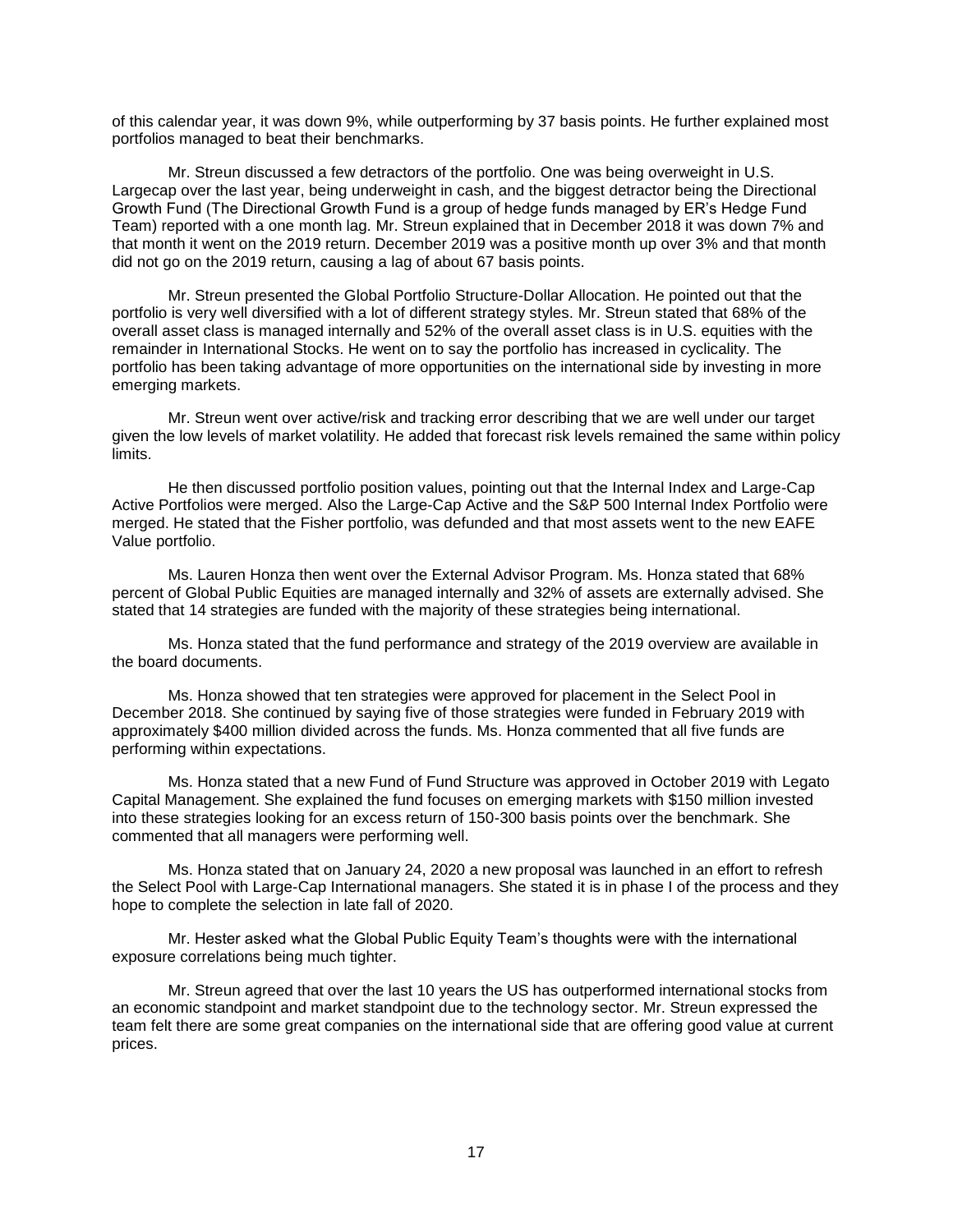Mr. Ken Mindell asked if the team has an idea what the blended management fee is on the external management. Ms. Honza answered that blended fees would be close to 50-60 basis points and that some international small cap managers were on the higher end around 75-90 basis points.

Mr. Streun added that fees were recently negotiated with a manager that were around 30 basis points. Mr. Streun said he believed the blended management fee is around 40-50 basis points.

Ms. Honza stated the team has instituted an incentive fee policy, with several mandates, that had not been in place in the past and is working well.

Mr. Alley asked if there are hurdle rates for external managers, and Ms. Honza stated there is a benchmark and very low asset management fees. Mr. Streun added that incentive fees all have hurdle rates. Mr. Mindell asked if there were high watermarks in place. Mr. Streun responded that one of the external managers, Allianz, has a high watermark.

Mr. Michael Clements then went on to discuss the Trading Update. Mr. Clements discussed the Global Public Equity Program's commission rates. He stated that on a year over year basis there is a million dollar less in commissions for Calendar Year 2019 as teams were becoming comfortable with the new transitions.

Mr. Clements stated that the average "all-in" blended commission rate paid by U.S. Institutions to brokers on domestic shares was 2.4 cents per share, down from 2.6 cents per share in 2018. This average rate takes into account commissions on single stock, program, and direct-market-access electronic trades.

Mr. Clements showed ERS's average commission was 2.2 cents per share, up from 2.1 cents per share in 2018.

International portfolios are the bulk of ERS's paid commissions.

Mr. Clements stated Calendar Year 2019 institutional peers' "all-in" blended rates are lower than ERS's rate as a result of MIIFD. He added that more institutional peers are paying out of pocket for research as opposed to paying out of execution costs. MIIFD is a European regulatory requirement that requires European institutions with European clients to pay for research out of pocket or a separate commission bucket to show what is actually being paid for research versus execution making things more transparent.

Dr. Kee added that MIFIID was put in place to keep managers from pushing a lot of the research cost out of the expense ratio. He asked Mr. Clements if that was that correct. Mr. Clements explained that this was also done to ensure that intuitional peers' clients are all getting a more uniform payment for their product. ERS's profit and loss comes straight out of ERS's benefit. Mr. Clements further explained that before MIIFID a mutual fund may have had another client paying more than the other.

Mr. Tull stated that the indication is that the U.S. Securities Exchange Commission may implement this in the U.S. in a few years. He added that ERS is doing the research and homework now in anticipation of this regulation.

Mr. Streun then moved on to the ERS Global Public Equity Outlook of 2020. Mr. Streun stated that a lot had changed in the last month. At the start of the year the team had confidence the market was going to be okay and rebound, with the trade agreement with China completed in the fourth quarter. Mr. Streun added that now with COVID-19 we are in a period of contraction and uncertainty until the duration and effects of the pandemic are determined.

Mr. Streun stated that the market is seeing a lot of monetary and fiscal stimulus. He went on to say that the Federal Reserve has cut rates and he is anticipating further cuts.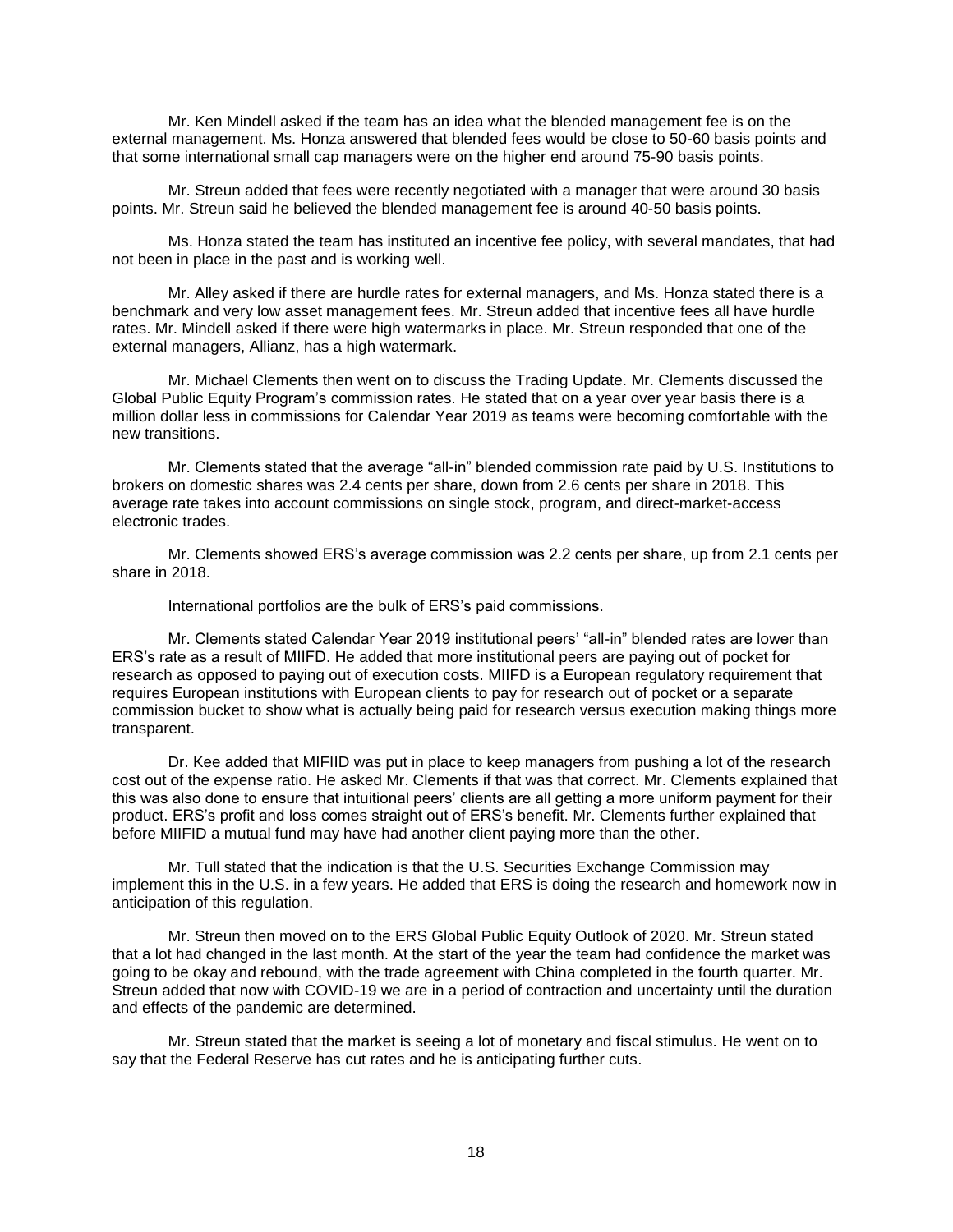Mr. Streun stated the portfolio is at lofty valuation levels. He showed that at the start of the year the market was selling at 19 or 20 times forward earnings and that the market has not seen these levels since the early 2000s.

Mr. Streun stated, entering the year, earnings expectations were around 10% earnings growth. Now we are seeing those expectations being cut.

Mr. Streun explained that international markets, being less expensive than US markets, is another reason to believe there is less downside in the international market.

Mr. Streun indicated the initiatives for 2020 are to work on the Select Pool buildout. He also stated the team is working closely with NEPC on an external advisor scorecard to better gauge external manager performances. Hopefully within the next 6 months. He stated that over the next year the team will become more active in evaluating target tracking error. Mr. Streun discussed that the team will assess external advisor fees. He commented that some of our managers have incentive fee structures and that it has worked out well. He stated that the team may integrate this with new managers and existing relationships. The Global Public Equity Team is building out and there are a couple of openings for which they are in the process of interviewing applicants.

Mr. Mindell encouraged using incentive fees and to use high watermarks so that performance is not paid for twice. Mr. Streun agreed and stated that was a good thought.

Mr. Hester asked if the Global Public Equity Team expects commission fees to be eliminated due to technology on the institutional side of the business. Mr. Clements stated he does not believe it will be eliminated as there are still execution costs.

Mr. Clements stated that with the SEC having other things to deal with at the moment, MIIFD has not been decided on, but when it does come to the US there will be major ramifications to the effect in the U.S.

There were no other questions or comments at this time.

#### <span id="page-20-0"></span>*17. Opportunistic Credit Program-Market Update and Consideration of Proposed Opportunistic Credit Tactical Plan for Fiscal Year 2020-(ACTION)*

Mr. Nicholas Maffeo, Hedge Funds Portfolio Manager, Dr. John Claisse, and Ms. Ta Lohachitkul, Albourne Partners, presented the market update and proposed annual tactical plan for the Opportunistic Credit Program.

Mr. Maffeo provided an overview of the Opportunistic Credit Program noting that the allocation was approved at the May 2019 Meeting and there were currently no investments within the portfolio. He added that the philosophy for the program remains the same. The purpose of the portfolio is to capture opportunities that do not fit naturally in other parts of the Trust. Opportunities can exist due to structural issues, such as banks no longer lending and market dislocations. The portfolio is designed to take advantage of various forms of illiquidity premium across private credit. The strategies include private lending, stressed/distressed, structured product and real assets. The primary focus will be on yieldseeking credit-oriented investments.

Mr. Maffeo noted that the allocation has a flexible mandate which allows the team to identify unique and niche opportunities across the credit spectrum. It offers a differentiated approach that allows ERS to invest and generate unique sources of return. He added that the portfolio offers a diverse spectrum of strategies, which can span across traditional asset classes such as income producing, asset backed, and distressed. The portfolio offers access to private market opportunities, which can potentially be more attractive relative to public markets given the current credit cycle.

Mr. Maffeo explained the investment approach noting that it is a non-traditional portfolio construction mandate and the team will only consider compelling opportunities relative to current Trust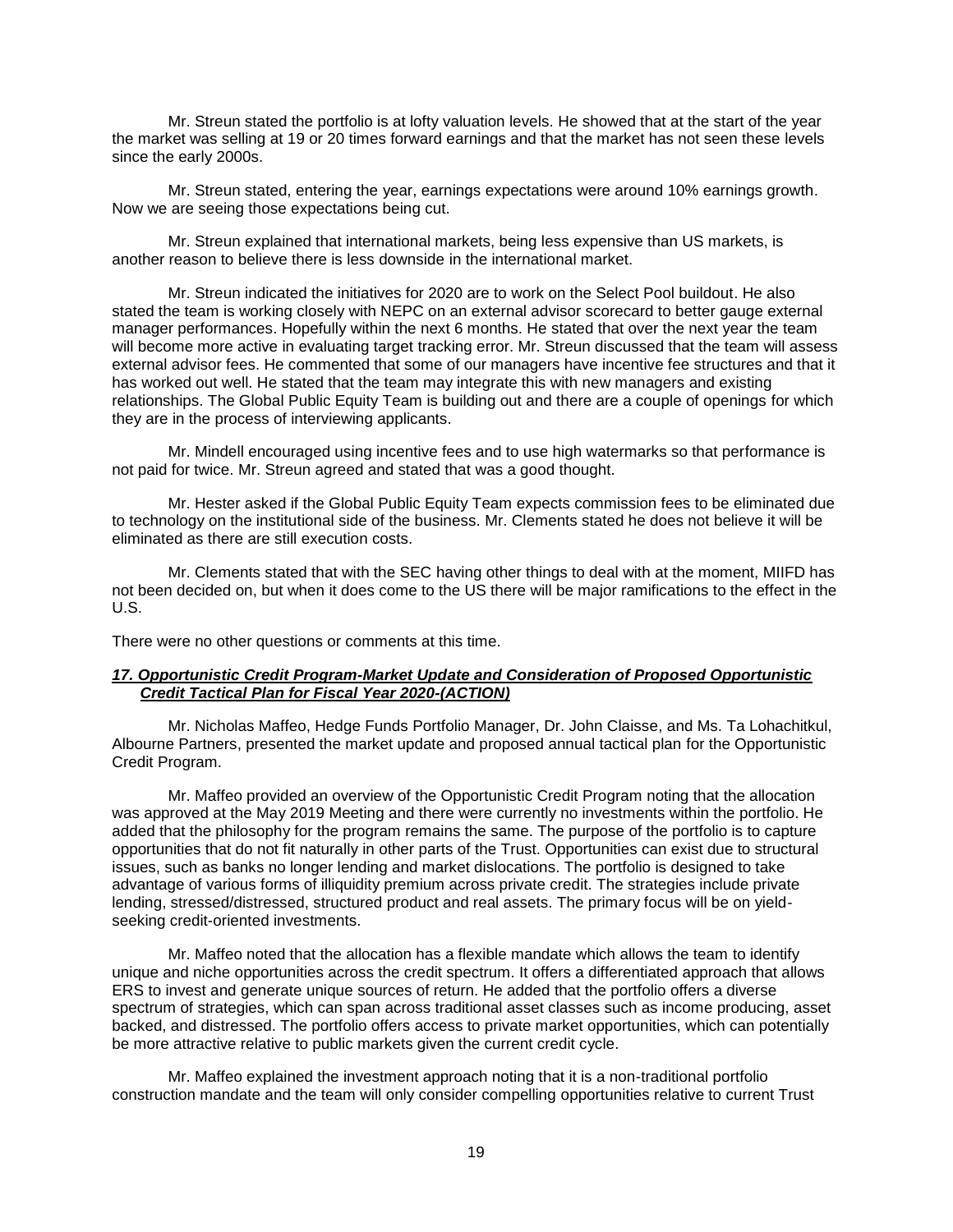allocations. There are no minimum exposure ranges so the team is not forced to allocate capital. He noted that in most cases capital will be committed and drawn over a specific period of time. The team believes it is a more efficient use of capital and can mitigate risk, such as a lag in fees or the j-curve effect. Depending on the strategy, cash distributions from the investment may be made over the life of the allocation, effectively de-risking the initial investment. Some private lending strategies offer periodic cash yield that could reach 10% annualized.

Mr. Maffeo discussed the investment focus noting that on an aggregate basis the portfolio would target returns of at least 6.5% on a net basis. He noted that the S&P Levered Loan index +150 bps benchmark will be applied once the program is fully allocated. To protect from downside risk the team will look at structures that are self-liquidating, senior secured, cash flow consistent, and deals with covenants and collateral.

Mr. Maffeo discussed target ranges and reiterated that there are no minimum ranges. Geographically, the portfolio will have a tilt towards North America, which will predominantly be in the United States. The initial focus will be a core-satellite approach anchored on a multi-strategy and multiasset manager. The ideal manager will be able to move tactically between investment strategy classes. The structure can be comingled or a fund of one, depending on the manager. Niche strategies will serve as the satellites for the portfolio that will be smaller in size.

Mr. Maffeo summarized by explaining that the idea behind the portfolio is to complement other asset class exposures and not serve as an overflow vehicle. Ideas can be sourced from other investment teams and the Hedge Fund team will coordinate with other asset class leadership. The primary focus will be cash flow with a secondary focus on price appreciation. Investments may provide equity "kickers", which provide additional upside from the companies they lend to, or have a characteristic that resembles equity holdings.

Mr. Mindell asked if public or private emerging market debt would be considered. Mr. Maffeo replied that it could be considered and added that if the market dislocation continues, a multi-strategy manager may not perceive it as a core investment but more of an opportunistic investment. He explained that emerging market exposure could be considered later in the portfolio's life as the portfolio matures.

Mr. Mindell commented that there were a considerable amount of emerging market corporate private debt investment opportunities.

Mr. Maffeo responded that emerging market debt would not be a core strategy but could be something that a multi-strategy manager could use.

Dr. Claisse, from Albourne, explained that the Albourne team has advised investors on private credit for almost 20 years and they cover roughly 400 funds. Private Credit consists of roughly \$800 billion in assets split between North America and Europe. He discussed the new categorization of strategies which split the universe into Real Assets & Esoteric Credit, Distressed, Structured Products, and Private Lending. He further discussed how previous categories roll up into the new strategy taxonomy.

Dr. Claisse provided an update to the asset class guidelines noting that in the very early stages allocations may be out of range but will be reduced as the portfolio becomes diversified.

Ms. Lohachitkul highlighted how Albourne differentiates between the borrower, leverage, protection, and return driver verticals. Private lending tends to be large cap, sponsored backed club deals, and syndications. Leverage ranges from 4x to 7x. Protection ranges between senior debt and unsecured. Return drivers reflect levels of cash, and merger and acquisition activity in the space. She noted that private lending investment duration is one to four years with investment returns from 5% to 15%. Since senior debt is part of the strategy, targeted returns are on the lower end of the universe.

Mr. Hester asked if senior secured would be the focus of the Opportunistic Credit Program.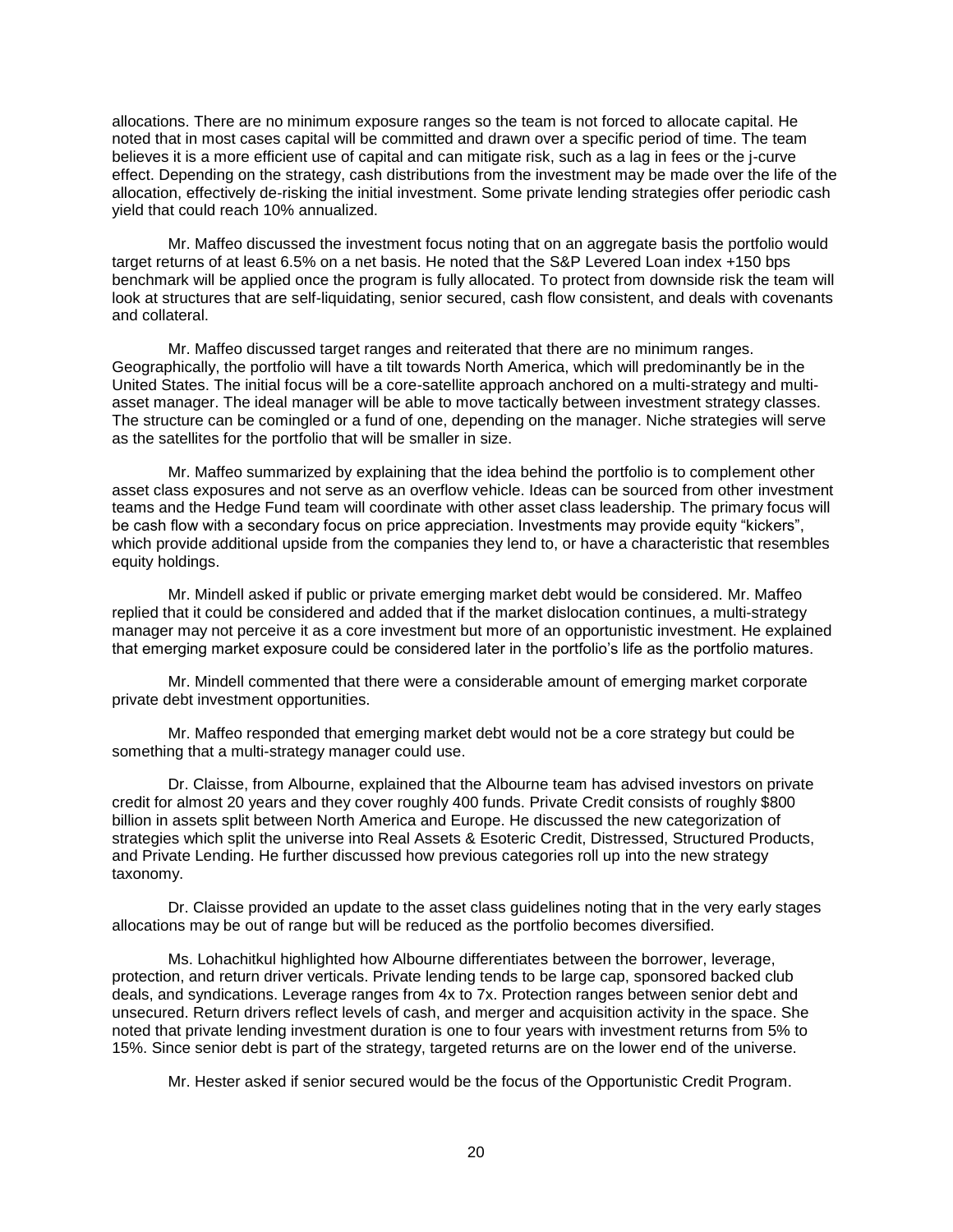Mr. Maffeo agreed and added that the focus will be on senior secured with yield over price appreciation.

Mr. Hester asked if fees would only be paid on called capital. Mr. Maffeo confirmed and noted that the trend is going in that direction but there are some managers that still charge on committed capital. He noted that the team is biased toward managers that charge fees on called capital.

Ms. Cooley asked how much leverage is expected in a senior secured fund. Mr. Maffeo replied that based on conversations with managers, leverage would be less than 1x on average.

Ms. Lohachitkul explained the strategy outlook and noted that distressed strategies perform well at the bottom of the economic cycle, while senior secured performs well at the top of the cycle due to capital preservation considerations. She noted that the economy was at the top of the cycle at the beginning of the year but since the market dislocation Albourne believes that the economy is now trending downward and may be at the bottom of the cycle.

Ms. Lohachitkul discussed Albourne's current perspective on private credit strategies noting strategies that they least favor. She highlighted that mezzanine products are least favorable over the next 12 months as mergers & acquisitions activity slow. She further highlighted that corporate structured is also least favorable over the next 12 months while specialty finance looks attractive due to its illiquidity premium. Non-control corporate is given a favorable rating considering the stress that is likely to develop given the current environment.

Mr. Maffeo concluded by highlighting the goals of the Opportunistic Credit Program tactical plan over the next 12 months. The team expects 0 to 3 investments totaling 1% or \$300 million of the Trust. Sourcing will focus on a multi-strategy anchor investment that will include a commingled or fund-of-one structure.

Ms. Cooley commented that the team had done a lot of work since the previous presentation and highlighted that she believed the presentation was very good.

Mr. Robert G. Alley, IAC Chair, opened the floor for a **Motion** to Approve the Opportunistic Credit Program Tactical Plan for Fiscal Year 2020.

The IAC then took the following action:

**Motion** made to move that the Investment Advisory Committee of the Employees Retirement System of Texas Approve the Opportunistic Credit Program Tactical Plan for Fiscal Year 2020.

**Motion** by Bob Alley, seconded by Laurie L. Dotter Final Resolution: Motion Carries Aye: Robert G. Alley, Gene Needles, Caroline Cooley, Margaret "Didi" Weinblatt, Milton Hixson

The Board of Trustees then took the following action:

**Motion** made to move that the Board of Trustees of the Employees Retirement System of Texas Approve the Opportunistic Credit Program Tactical Plan for Fiscal Year 2020.

**Motion** by Craig Hester, seconded by Brian Barth Final Resolution: Motion Carries Aye: Craig Hester, Brian Barth, Ilesa Daniels, Jim Kee

There were no questions or further discussion on this item.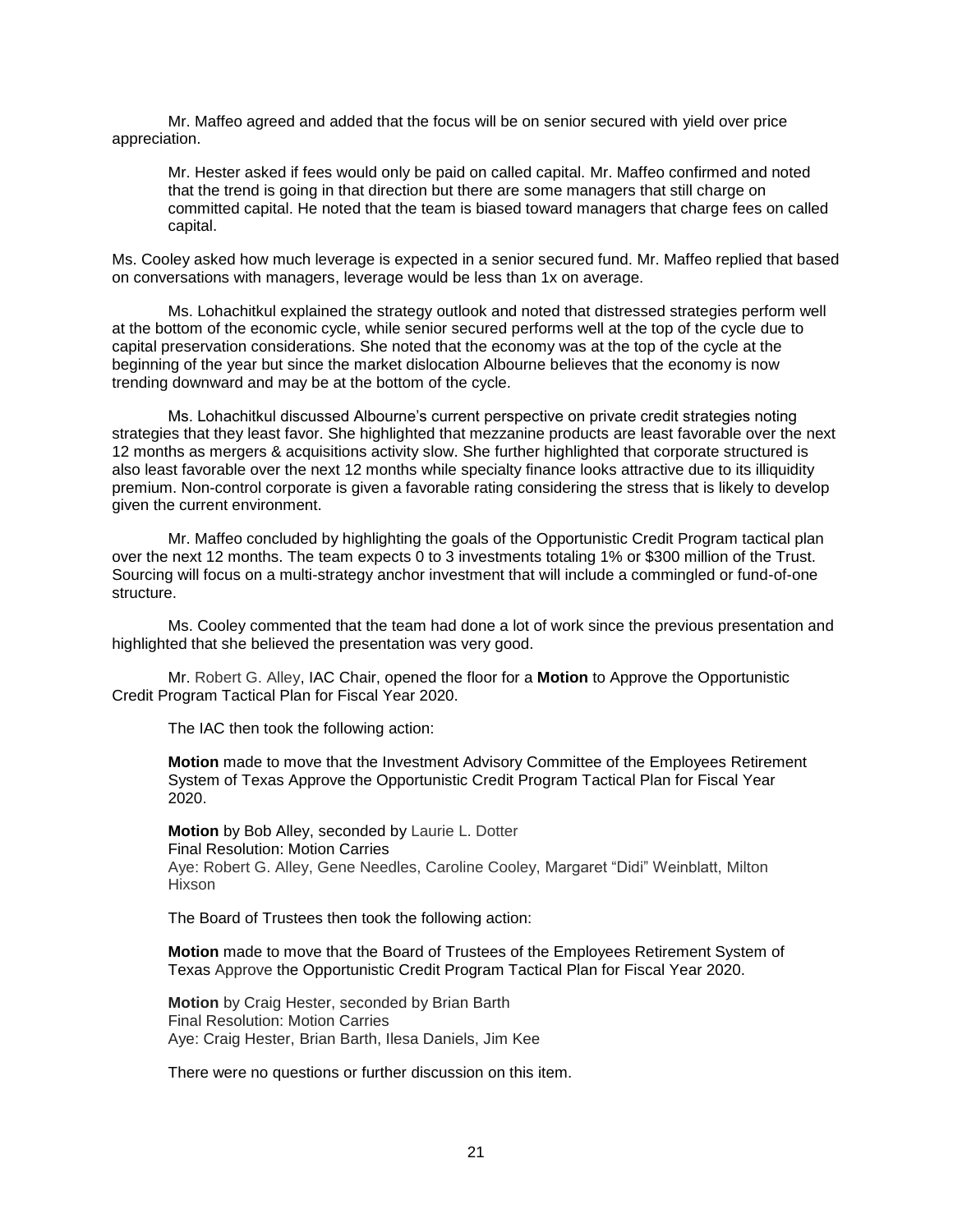#### <span id="page-23-0"></span>*18. Review, Discussion, and Consideration of Contract Award Recommendation for Global Custody Services- (ACTION-Board Only Vote)*

Ms. Schreiber explained that ERS is currently contracted with the Bank of New York Mellon to provide global custody services. A Request for Proposal (RFP) was requested on July 8, 2019. Proposals were received from BNY Mellon, the Northern Trust Company, JP Morgan Chase Bank, and State Street Bank and Trust Company.

Ms. Schreiber highlighted that based on the evaluation process she recommended that the Board award the global custody services contract to BNY Mellon.

The RFP process includes three phases. The initial phase is the preliminary review phase, which follows a pass/fail criteria based on responsiveness, compliance with the RFP, and certain vendor performance checks required by the Texas Comptroller of Public Accounts. OPCO verifies that respondents pass minimum requirements. All respondents passed the preliminary review phase.

Ms. Schreiber discussed the proposal review phase noting that it consists of a review of qualifications and services and price proposal. She noted that qualifications and services consists of 70% of the total score and evaluates firm qualifications, staff qualifications, core services, other required services, transition-planning and implementation services, and technology requirements. Price proposal made up 30% of the score. Pass/fail items in the phase consisted of contractibility, legal requirements and regulatory compliance, financial stability, and SOC-2 requirements.

Ms. Schreiber explained that based on the review, BNY Mellon and Northern Trust were recommended as finalists. In the finalist review phase qualifications and services represented 70% of the total score with price proposal representing 30%. She added that in this phase the team reviews new or clarified information that was gathered. Additionally, video due diligence conferences were conducted with the respondents as well as onsite information technology and operational visits. Best and final offers on price were also requested in the finalist review phase with reference checks, contractibility, and legal compliance as pass/fail items.

Ms. Schreiber explained that the RFP evaluation team met with the Executive Office to discuss the findings where a best-value determination was made.

Ms. Martin pointed out that the four major players in custody services responded to the RFP. She added that the differences came down to nuances and pricing.

Mr. Chan noted that the major nuances between the respondents were the online portal report. BNY Mellon's portal has more flexibility and customization for the reports ERS needs. He highlighted that BNY Mellon also submitted more competitive pricing than Northern Trust.

Ms. Schreiber said that the Board has a detailed scoring sheet within their materials as well as more information on pricing.

Mr. Hester asked if there were any significant differences in terms of the technology behind both finalist platforms.

Mr. Chan explained that BNY Mellon has more flexibility. He further explained that BNY Mellon allows the team to summarize multiple datasets within the platform rather than manipulating the data in a spreadsheet.

Dr. Kee asked where BNY Mellon fell short compared to the others.

Ms. Schreiber highlighted that while some categories were close, BNY Mellon scored higher in all qualification services.

Ms. Ilesa Daniels, Board Chair, opened the floor for a **Motion** to Approve the Global Custody Services contract to BNYM.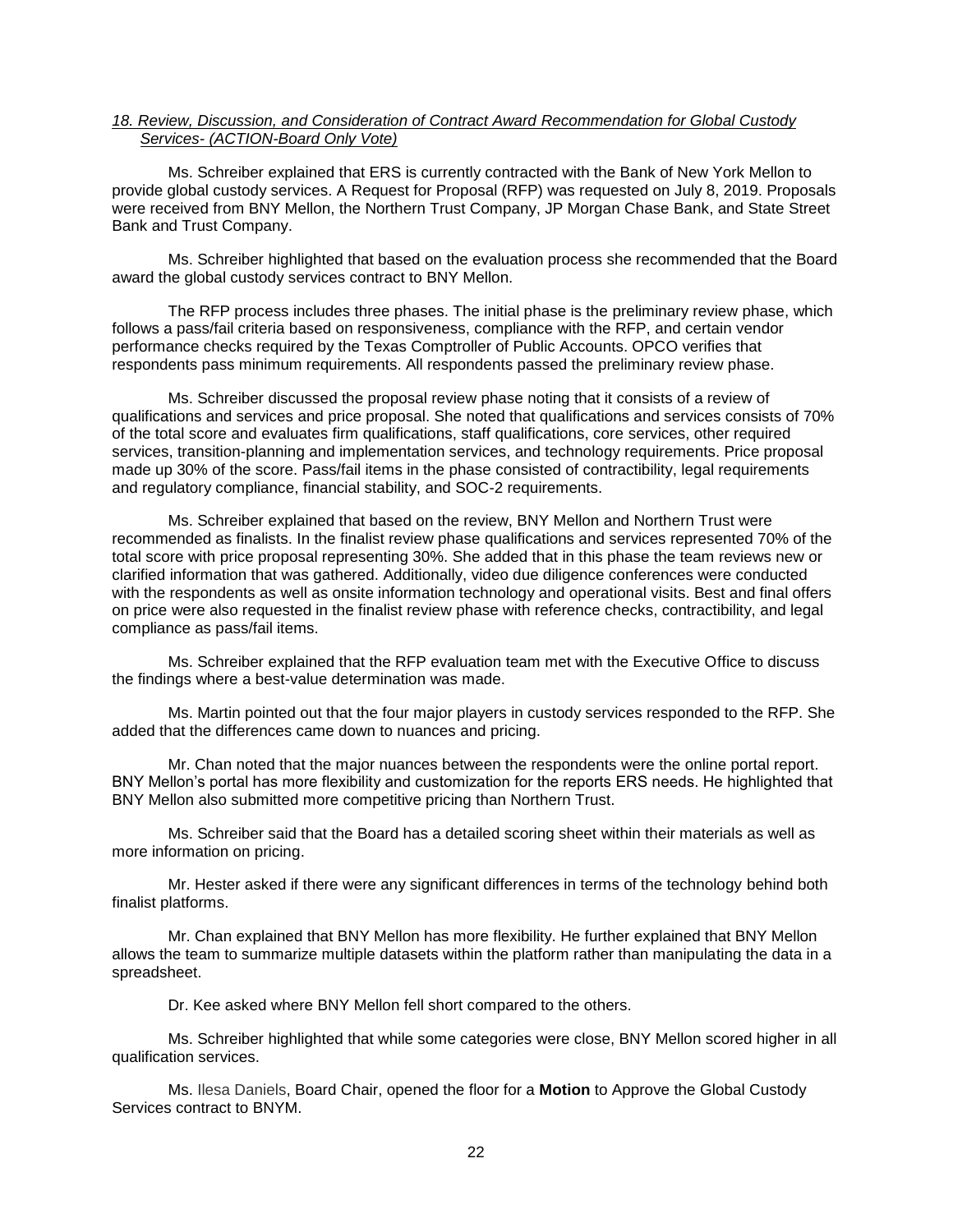The Board of Trustees then took the following action:

**Motion** made to move that the Board of Trustees of the Employees Retirement System of Texas Approve the Global Custody Services contract to BNYM.

**Motion** by Jim Kee, seconded by Brian Barth Final Resolution: Motion Carries Aye: Craig Hester, Brian Barth, Ilesa Daniels, Jim Kee

There were no questions or further discussion on this item.

#### <span id="page-24-0"></span>*19. Review and Discussion of ERS' Investment Practices and Performance Relating to Senate Bill 322*

Mr. Aaron Ismail, Investment Compliance Officer, and Mr. Sam Austin, NEPC, presented the Review and Discussion of ERS' Investment Practices and Performance Relating to Senate Bill 322.

Mr. Aaron Ismail started the presentation introducing NEPC's report pursuant to Texas Government Code 802.109 which became effective with adoption of SB 322. Mr. Ismail stated that ERS was required to select an independent firm to evaluate the appropriateness, adequacy, and effectiveness of the ERS's investment practices and performance, and to make recommendations for improving the investment program. Senate Bill 322 was introduced in the 86<sup>th</sup> Session of the Texas Legislature, leading to the adoption of Texas Government Code 802.109 in May 2019. The new law requires Texas public retirement systems with at least \$100 million in assets to complete an Investment Practice and Performance evaluation every 3 years by an independent firm. The first evaluation Report is due to the Pension Review Board (PRB) 31 days after Board approval, but no later than May.

Mr. Austin went over the PRB guidelines of the report which are:

- 1.) Identify and review existing investment policies, procedures, and practices.
- 2.) Compare the existing policies and procedures to the industry best practices.
- 3). Assess whether the board, internal staff, and external consultants are adhering to the established policies.
- 4.) Identify the strength and weaknesses of the current policies, procedures, and practices, and make recommendations and improvement.
- 5). Include a detailed description of the criteria considered and methodology used to perform the evaluation, including an explanation of any metrics used and associated calculations.

Mr. Austin then reviewed the timeline for the Evaluation Report that NEPC started in October 2019 designing a plan and requesting documents from ERS. In November 2019, NEPC reviewed ERS' documents and engaged with a third party vendor to create an independent Trade Cost Analysis. In December of 2019 NEPC started the initial analysis and NEPC had their first onsite visit to ERS. In January 2020 NEPC gathered comparative data on ERS peers and NEPC had a second visit with multiple members of ERS. In February 2020, NEPC synthesized data into the initial drafts and then submitted the final draft to ERS employees.

Mr. Austin stated that NEPC found ERS's policies, procedures, and practices to be appropriate, adequate, and effective when compared to industry prevailing practices. Mr. Austin noted that NEPC made one recommendation they felt was central to the future health of the Trust. He stated that NEPC recommends that ERS and its stakeholders develop a comprehensive plan to mitigate the consistent negative cash flow impact to the Trust, resulting from underfunding of the Annual Required Contribution from the plan sponsor. He stated he is aware that ERS does not control the contribution level.

Mr. Austin stated there are other non-critical recommendation areas that ERS and its stakeholders may want to consider. Mr. Austin recommended an informal annual review of capital market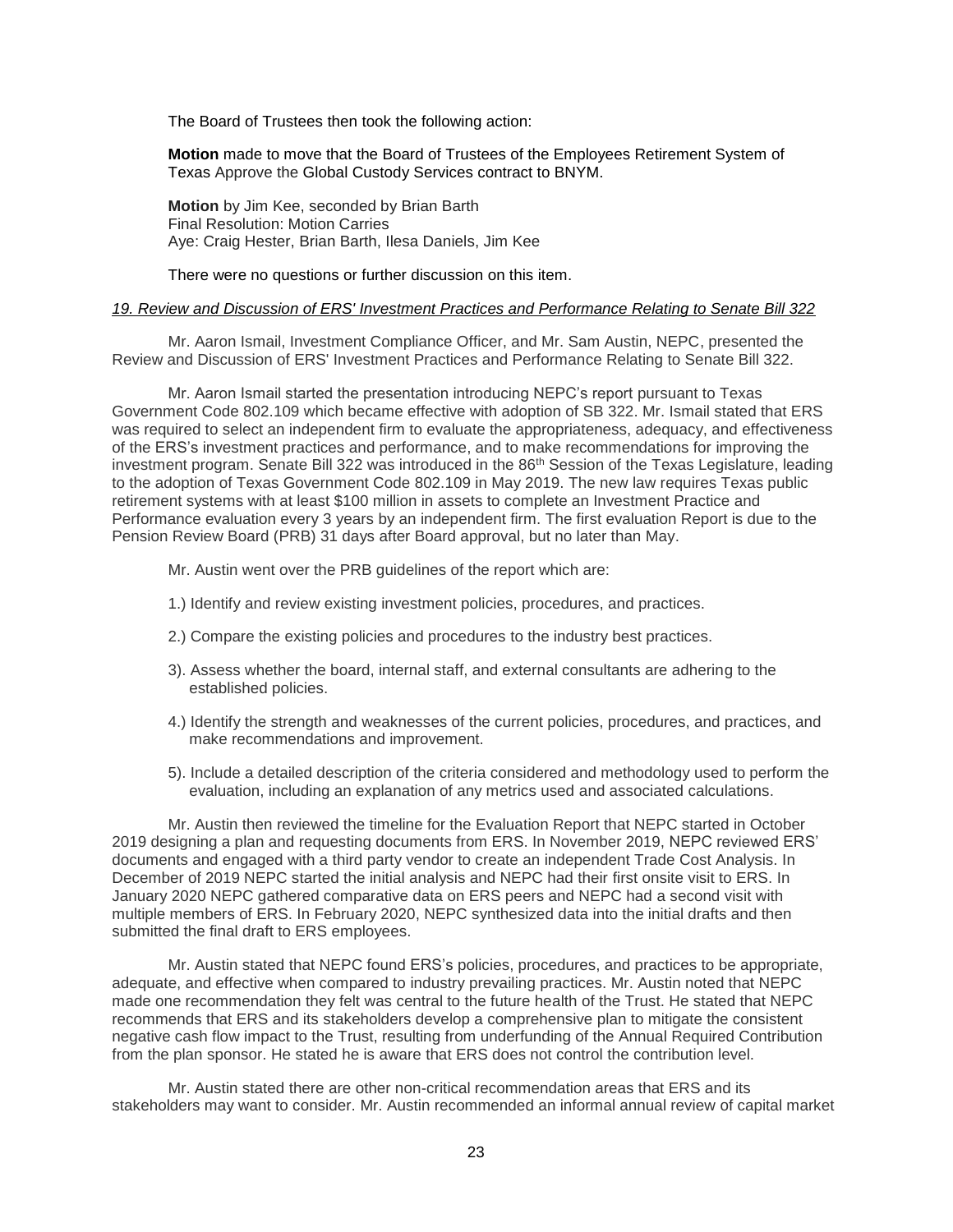assumptions. NEPC also recommends that more flexible procurement options be explored to allow ERS additional operational flexibility when there is a need to quickly replace an investment manager or to take prompt advantage of an opportunistic investment. NEPC also recommends that ERS employees regularly review a more formal process of projecting and reporting on liquidity risk. NEPC also suggested a more granular analysis that future trade cost analysis should not be limited to the current tracking of explicit commissions, but should also include estimates of market impact, fees, and other implicit costs of trading.

NEPC recommended that an internal review of whether the cost of buying research with hard dollars is lower than the current practice of bundling the cost of research with commissions. NEPC also recommended that a comparison of Standard Operating Procedures (SOPs) be conducted across asset classes with an objective to create a standard format that is more consistent across all asset classes. Lastly, NEPC recommended that the next annual review of the Investment Policy include several revisions that could be considered to improve clarity, efficiency, and accountability within the document.

In summary, Mr. Austin stated that he was delighted to work with ERS employees and with Aaron Ismail who coordinated the effort. He stated that NEPC had easy access to the staff and documents they needed. Mr. Austin commented that the discussion on contributions will require parties outside of the ERS Board, IAC, and employees, but is essential to the best performance of the Trust. He pointed out that the analysis and recommendations are intended for resources that can be used going forward and that adoption of the recommendations is at ERS' discretion.

Mr. Hester asked Mr. Tull if projections and reporting is done on liquidity risk every 6 months.

Mr. Tull answered that with the Rates portfolio (currently over 15% of Trust assets) as the primary source of liquidity and with monthly monitoring by the fixed income group and the internal risk group, RMAR, ERS Investments has not officially reported liquidity risk to the Board. This will be rectified going forward on an annual basis or more frequently as desired by the Board.

Mr. Hester commented he is aware the reports did not include scenario stress testing, but he feels that is also something we should continue doing going forward.

Mr. Porter Wilson, ERS' Executive Director, commented that he testified in front of the Texas Senate Finance Committee with the focus of the hearing on investment governance fees. Senate Finance Chair Jane Nelson expressed the Committee's intent to address ERS's funding issues during the next legislative session.

There were no further questions or comments.

#### <span id="page-25-0"></span>*20. Review, Discussion and Consideration of Contract Award Recommendation for Private Equity Consulting Services-(ACTION-Board Only Vote)*

Ms. Gabrielle Schreiber, Director of Procurement and Contract Oversight, started the presentation stating that ERS is currently contracted with Mercer Alternatives Limited to provide private equity consulting services.

Ms. Schreiber stated that ERS issued an RFP (Request for Proposals) on August 29, 2019. She continued to say that as a result of the RFP six entities submitted responses. The six were: Albourne, Meketa, NEPC, Step Stone, Torrey Cove, and Wilshire Associates Incorporated. Ms. Schreiber went on to say that based on the evaluation process, staff is recommending that the Board award the private equity consulting services contract to Torrey Cove.

Ms. Schreiber discussed the preliminary review phase process. She stated the proposal was evaluated on the following criteria: Responsiveness, Compliance with RFP, and Vendor Performance Checks required by the Texas Comptroller of Public Accounts. Ms. Schreiber communicated that respondents met the preliminary review phase.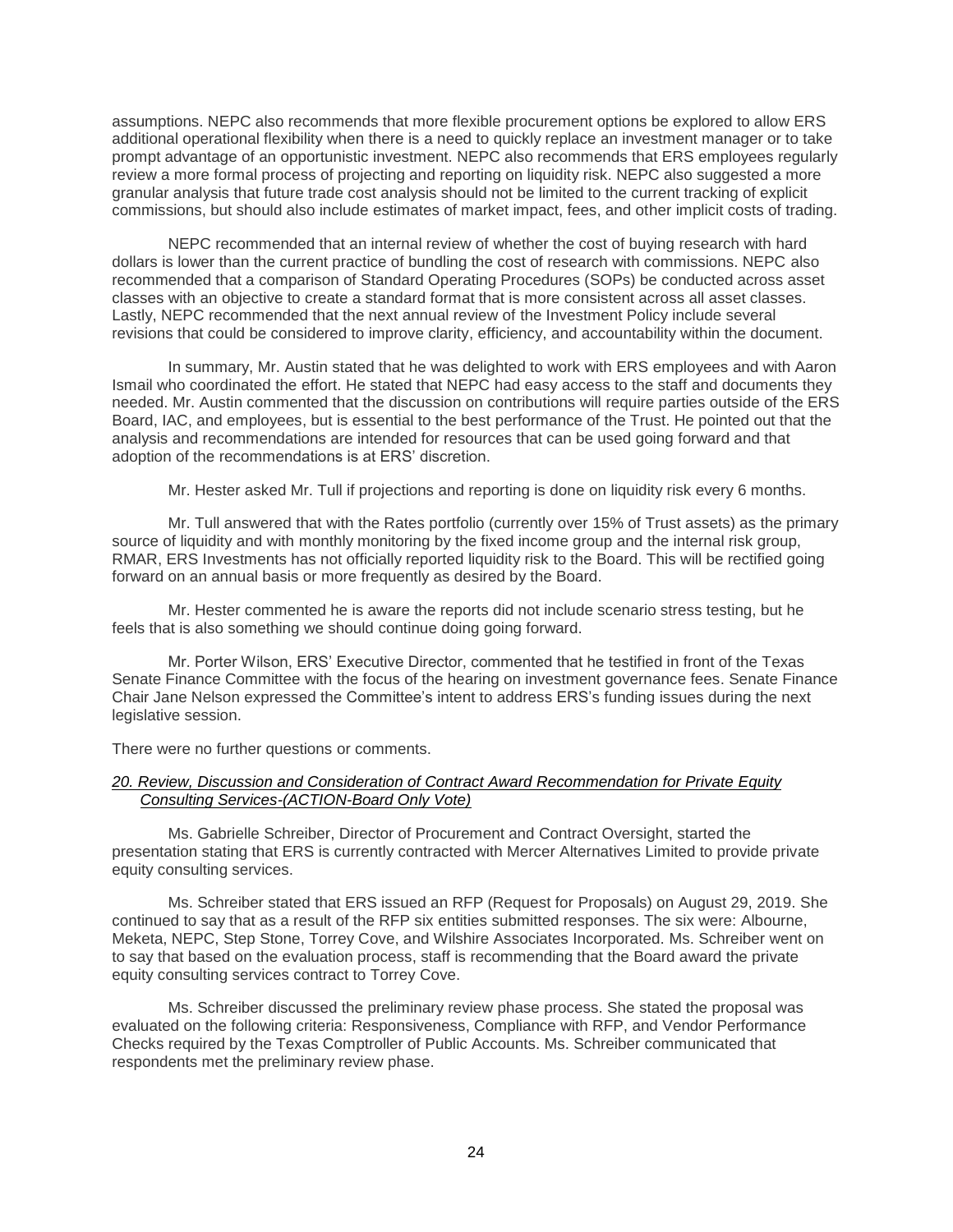Ms. Schreiber then went to discuss the proposal phase. She said that in this phase all of the responses were evaluated by an ERS team of subject matter experts to check the qualifications and services of each respondent in the following services: firm qualifications, staff qualifications, methodology and soundness of approach, and optional services. She stated that within this proposal qualifications and services made up 75% and price proposal made up 25% of the total score.

Mr. Ricardo Lyra, Director of Private Equity, said that the consulting firm serves as an extended version of the ERS team. He explained they would help with brainstorming and strategizing in what would be included in the overall portfolio. He went on to say, from a strategy standpoint, there would be an annual meeting and monthly meetings to consider where the market is, the status of the current pipeline, and where to deploy money.

Dr. Kee asked if any of the firms had any conflicts of interest. Mr. Lyra stated that was considered when evaluating the proposals and none of the finalist had any conflicts.

Ms. Schreiber continued stating that during the proposal review phase other items considered were contractibility, legal requirements, and financial stability.

Ms. Schreiber stated during the finalists review phase based on the pass/fail items, scoring of price proposals and qualifications and services requirements, three respondents were recommended. The recommended finalists were Albourne, Meketa, and Torrey Cove.

She explained that during the finalist review phase video conference interviews and operations site visits were done. During this phase new and clarified information was viewed such as past performance, contractibility, legal requirements, and regulatory compliance.

Ms. Schreiber stated that based on those evaluations employees met with the Executive Office and reviewed RFP evaluation team findings. A best-value determination was then made.

Mr. Tom Tull, Chief Investment Officer, stated that Torrey Cove provided a more robust portfolio of services related to the asset class. He continued saying that Torrey Cove has been in the business for quite some time, has a lot of co-investing experience, and provides considerable resources.

Ms. Schreiber stated that employees recommend that the Board award the private equity consulting services contract to Torrey Cove. She told the Board that evaluation scoresheets and additional information on pricing had been provided to the Board. Mr. Hester asked what other deciding items besides co-investing experience, brought the employees to that decision.

Mr. Tull answered that it was the extensive portfolio experience for the asset class.

Mr. Lyra added that Private Equity is a core part of Torrey Cove's culture. He said has been their main focus over 25 years and that they proved to be the most dynamic team. Mr. Lyra stated that all three firms that were finalists were well respected teams, but Torrey Cove proved to be the best team for the job.

Mr. Lyra stated that Torrey Cove does represent other larger institutions, such as Oregon. He continued to say that they have a large impressive network. He reiterated that they have been around 25 years and the team ERS' Private Equity Team will work with is well respected.

Mr. Hester asked if for some reason ERS did not come to terms with Torrey Cove what the backup will be.

Ms. Schreiber said that we do have backups in place. She stated that the score is close enough that it would take further discussion to decide, but it would be one of the finalists.

Mr. Alley asked how Torrey Cove looks on the international side as far as offices.